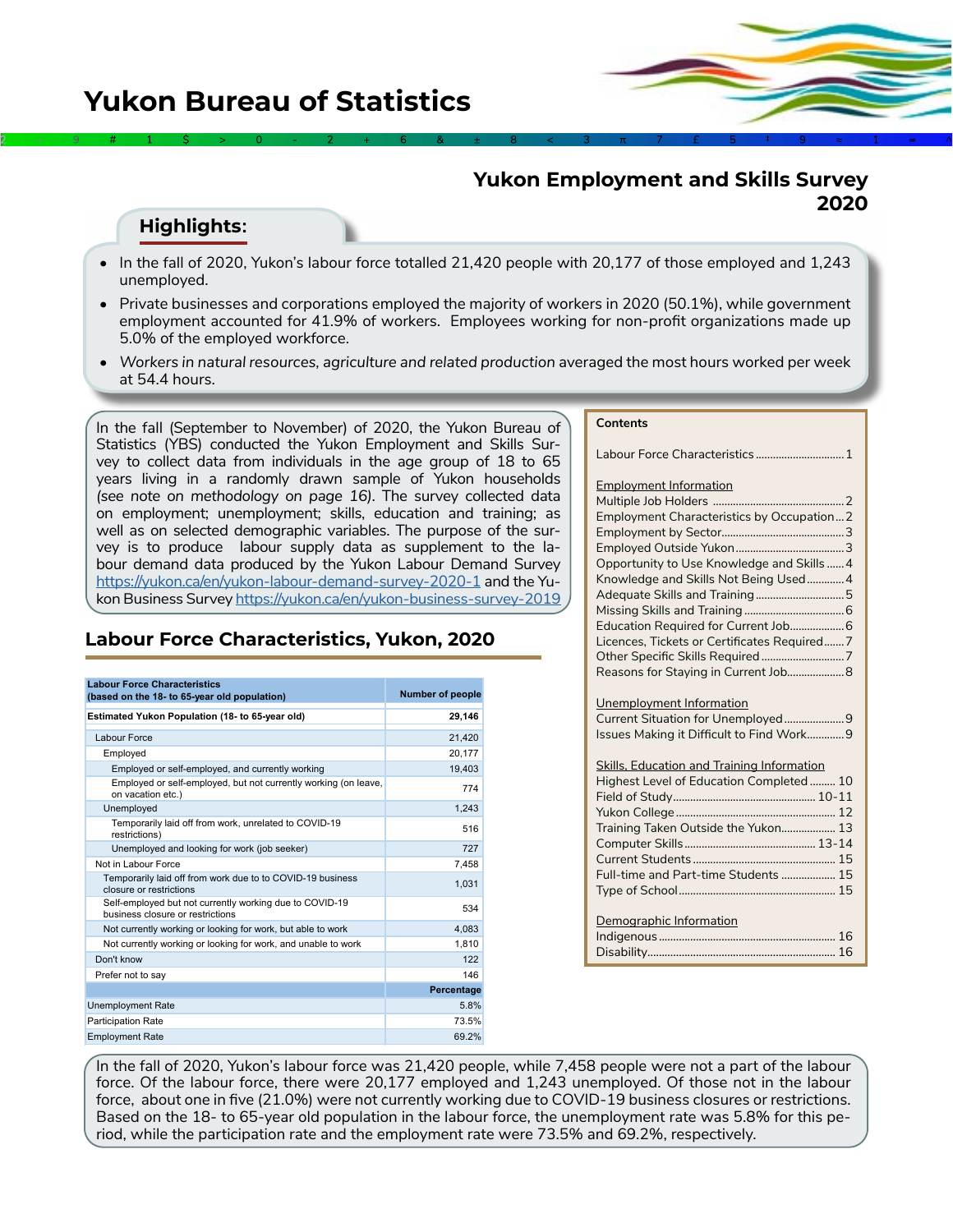### **EMPLOYMENT INFORMATION**

# **Multiple Job Holders, Yukon, 2020**

In the fall of 2020, the vast majority of employed Yukoners working in the Yukon, held only one job (84.6% or 16,831 people); 13.5% (2,694 people) held two jobs; 1.5% had three jobs (293 people); and 88 people, or 0.4%, held more than three jobs.



# **Employment Characteristics by Primary Job Occupation, Yukon, 2020**

| <b>NOC</b><br>Code | What is your job title?                                                                           | workers (working<br>in Yukon) | <b>Number of Average hours</b><br>worked per<br>week <sup>1</sup> | <b>Currently on</b><br>leave or<br>vacation | Average<br>number of years | Average<br>hourly<br>wage |
|--------------------|---------------------------------------------------------------------------------------------------|-------------------------------|-------------------------------------------------------------------|---------------------------------------------|----------------------------|---------------------------|
| 00                 | Senior management occupations                                                                     | 257                           | 44.3                                                              | $\overline{7}$                              | 8.0                        | \$55.57                   |
| 01-05              | Specialized middle management occupations                                                         | 821                           | 42.2                                                              | 15                                          | 6.5                        | \$39.34                   |
| 06                 | Middle management occupations in retail and wholesale trade and customer services                 | 643                           | 44.4                                                              | $\mathbf{0}$                                | 9.4                        | \$34.85                   |
| 07-09              | Middle management occupations in trades, transportation, production and utilities                 | 381                           | 45.6                                                              | $\overline{0}$                              | 7.5                        | \$41.01                   |
| 11                 | Professional occupations in business and finance                                                  | 790                           | 37.4                                                              | 13                                          | 6.5                        | \$45.85                   |
| 12                 | Administrative and financial supervisors and administrative occupations                           | 1,313                         | 39.1                                                              | 67                                          | 5.3                        | \$33.90                   |
| 13                 | Finance, insurance and related business administrative occupations                                | 207                           | 41.2                                                              | 38                                          | 7.4                        | \$26.67                   |
| 14                 | Office support occupations                                                                        | 746                           | 35.5                                                              | $\Omega$                                    | 5.2                        | \$28.45                   |
| 15                 | Distribution, tracking and scheduling co-ordination occupations                                   | 239                           | 37.8                                                              | $\mathbf 0$                                 | 4.7                        | \$30.00                   |
| 21                 | Professional occupations in natural and applied sciences                                          | 601                           | 39.9                                                              | 21                                          | 6.0                        | \$44.12                   |
| 22                 | Technical occupations related to natural and applied sciences                                     | 915                           | 43.0                                                              | 28                                          | 7.4                        | \$38.15                   |
| 30                 | Professional occupations in nursing                                                               | 438                           | 35.9                                                              | 25                                          | 7.1                        | \$44.66                   |
| 31                 | Professional occupations in health (except nursing)                                               | 397                           | 37.3                                                              | 40                                          | 6.7                        | \$57.76                   |
| 32                 | Technical occupations in health                                                                   | 304                           | 40.3                                                              | 29                                          | 6.4                        | \$40.28                   |
| 34                 | Assisting occupations in support of health services                                               | 476                           | 40.1                                                              | $\mathbf 0$                                 | 3.4                        | \$28.41                   |
| 40                 | Professional occupations in education services                                                    | 698                           | 41.6                                                              | 55                                          | 7.0                        | \$42.73                   |
| 41                 | Professional occupations in law and social, community and government services                     | 1,646                         | 40.1                                                              | 66                                          | 4.8                        | \$45.38                   |
| 42                 | Paraprofessional occupations in legal, social, community and education services                   | 802                           | 38.7                                                              | 40                                          | 3.8                        | \$29.09                   |
| 43                 | Occupations in front-line public protection services                                              | 55                            | 45.5                                                              | $\mathbf 0$                                 | 11.1                       | \$34.80                   |
| 44                 | Care providers and educational, legal and public protection support occupations                   | 493                           | 40.7                                                              | 43                                          | 7.4                        | \$28.38                   |
| 51                 | Professional occupations in art and culture                                                       | 295                           | 33.9                                                              | 9                                           | 7.6                        | \$32.04                   |
| 52                 | Technical occupations in art, culture, recreation and sport                                       | 385                           | 31.4                                                              | $\mathbf 0$                                 | 9.6                        | \$26.78                   |
| 62                 | Retail sales supervisors and specialized sales occupations                                        | 247                           | 41.9                                                              | 24                                          | 4.3                        | \$31.30                   |
| 63                 | Service supervisors and specialized service occupations                                           | 600                           | 42.1                                                              | $\Omega$                                    | 3.6                        | \$23.81                   |
| 64                 | Sales representatives and salespersons - wholesale and retail trade                               | 513                           | 38.2                                                              | 32                                          | 2.7                        | \$21.35                   |
| 65                 | Service representatives and other customer and personal services occupations                      | 638                           | 31.8                                                              | 19                                          | 4.5                        | \$23.23                   |
| 66                 | Sales support occupations                                                                         | 700                           | 39.0                                                              | $\mathbf{0}$                                | 4.0                        | \$19.05                   |
| 67                 | Service support and other service occupations, n.e.c.                                             | 997                           | 37.0                                                              | $\mathbf 0$                                 | 4.1                        | \$22.72                   |
| 72                 | Industrial, electrical and construction trades                                                    | 1.048                         | 43.1                                                              | 30                                          | 7.6                        | \$35.85                   |
| 73                 | Maintenance and equipment operation trades                                                        | 613                           | 42.7                                                              | 21                                          | 6.2                        | \$39.78                   |
| 74                 | Other installers, repairers and servicers and material handlers                                   | 99                            | 50.3                                                              | $\Omega$                                    | 1.8                        | \$22.45                   |
| 75                 | Transport and heavy equipment operation and related maintenance occupations                       | 694                           | 49.2                                                              | 18                                          | 5.5                        | \$29.53                   |
| 76                 | Trades helpers, construction labourers and related occupations                                    | 206                           | 38.7                                                              | 33                                          | 2.9                        | \$33.30                   |
| 82                 | Supervisors and technical occupations in natural resources, agriculture and related<br>production | 138                           | 37.7                                                              | 0                                           | 7.1                        | \$38.13                   |
| 84                 | Workers in natural resources, agriculture and related production                                  | 73                            | 54.4                                                              | $\mathbf{0}$                                | 4.7                        | \$28.34                   |
| 86                 | Harvesting, landscaping and natural resources labourers                                           | 40                            | 54.3                                                              | 0                                           | 6.0                        | \$23.50                   |
| 92                 | Processing, manufacturing and utilities supervisors and central control operators                 | 226                           | 45.5                                                              | $\mathbf{0}$                                | 5.2                        | \$38.98                   |
| 94                 | Processing and manufacturing machine operators and related production workers                     | 29                            | 31.9                                                              | 11                                          | 2.2                        | \$25.85                   |
| 96                 | Labourers in processing, manufacturing and utilities                                              | 75                            | 50.0                                                              | $\Omega$                                    | 1.9                        | \$26.50                   |
|                    | Unclassified                                                                                      | 66                            | 40.4                                                              | 3                                           | 7.1                        | \$30.12                   |
|                    | <b>Total</b>                                                                                      | 19.907                        | 40.2                                                              | 687                                         | 5.8                        | \$34.79                   |

n.e.c.= not elsewhere classified  $1$  All jobs combined

In the fall of 2020, **Workers in natural resources, agriculture and related production** averaged the most hours worked per week at 54.4 hours. *Harvesting, landscaping and natural resources labourers* were second-highest at 54.3 hours, while *Technical occupations in art, culture, recreation and sport* (31.4 hours) had the lowest. Yukon's overall average was 40.2 hours per week.

Workers in *Professional occupations in health (except nursing)* reported the highest average wage rate at \$57.76 per hour, and *Senior management occupations* had the second-highest rate at \$55.57 per hour. Workers in *Sales support occupations* had the lowest average wage rate at \$19.05 per hour, while the overall average wage rate for Yukon workers was \$34.79 per hour.

Workers in *Occupations in front-line public protection services* had the highest average numbers of years in their jobs at 11.1 years.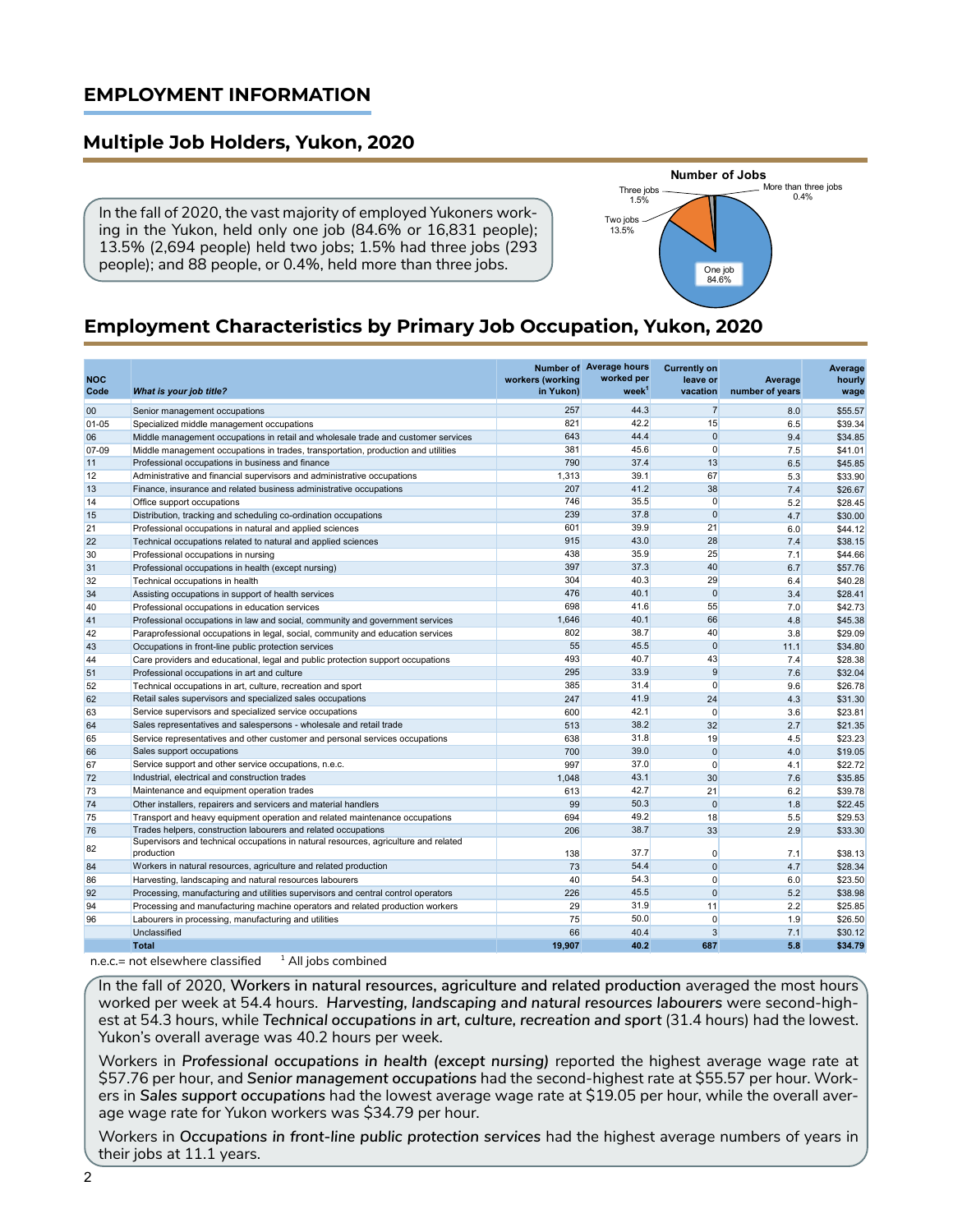## <span id="page-2-0"></span>**Employment by Sector, Yukon, 2020**



\* Includes First Nation development corporations.

\*\* Includes Crown Corporations (Yukon Energy Corp., Yukon Liquor Corp., etc.).

In the fall of 2020, half of Yukon workers (50.1%) were employed by a private business or corporation in their primary job, 5.0% were employed by non-profit organizations and 1.9% reported they were employed by *Other* employers.

Government employment accounted for 41.9% of the employed labour force (primary job), with over threequarters of government workers (6,343, or 76.1%) employed by Yukon Government. First Nations governments employed 811 workers (9.7%), the federal government employed 543 workers (6.5%) and municipal governments employed 540 workers (6.5%).

| (Asked of those employed but not in Yukon)<br>Why are you not working in Yukon? | <b>Number</b> | $\%$      |
|---------------------------------------------------------------------------------|---------------|-----------|
| Personal / family responsibilities                                              | 50            | 19.5%     |
| Shortage of jobs in Yukon in your industry                                      | 40            | 15.6%     |
| Student                                                                         | 14            | 5.4%      |
| <b>Other</b>                                                                    | 141           | 54.9%     |
| Employer is outside Yukon                                                       | 50            | 19.5%     |
| Pay is higher outside Yukon                                                     | 28            | 10.9%     |
| Type of work is not available in Yukon                                          | 11            | 4.3%      |
| Other                                                                           | 52            | 20.2%     |
| Prefer not to say                                                               | 12            | 4.7%      |
| <b>Total</b>                                                                    | 257           | $100.0\%$ |

### **Employed Outside Yukon, 2020**

In the fall of 2020, there were 257 Yukoners who reported, at the time of the survey, that they were employed but not in the Yukon. This accounted for 1.3% of all employed Yukoners.

The most common reason for not working in Yukon, was the *Personal/family responsibilities* and *Employer is outside Yukon*, both at 19.5%, while a *Shortage of jobs in Yukon in respondents' industry* was the third most common response (15.6%).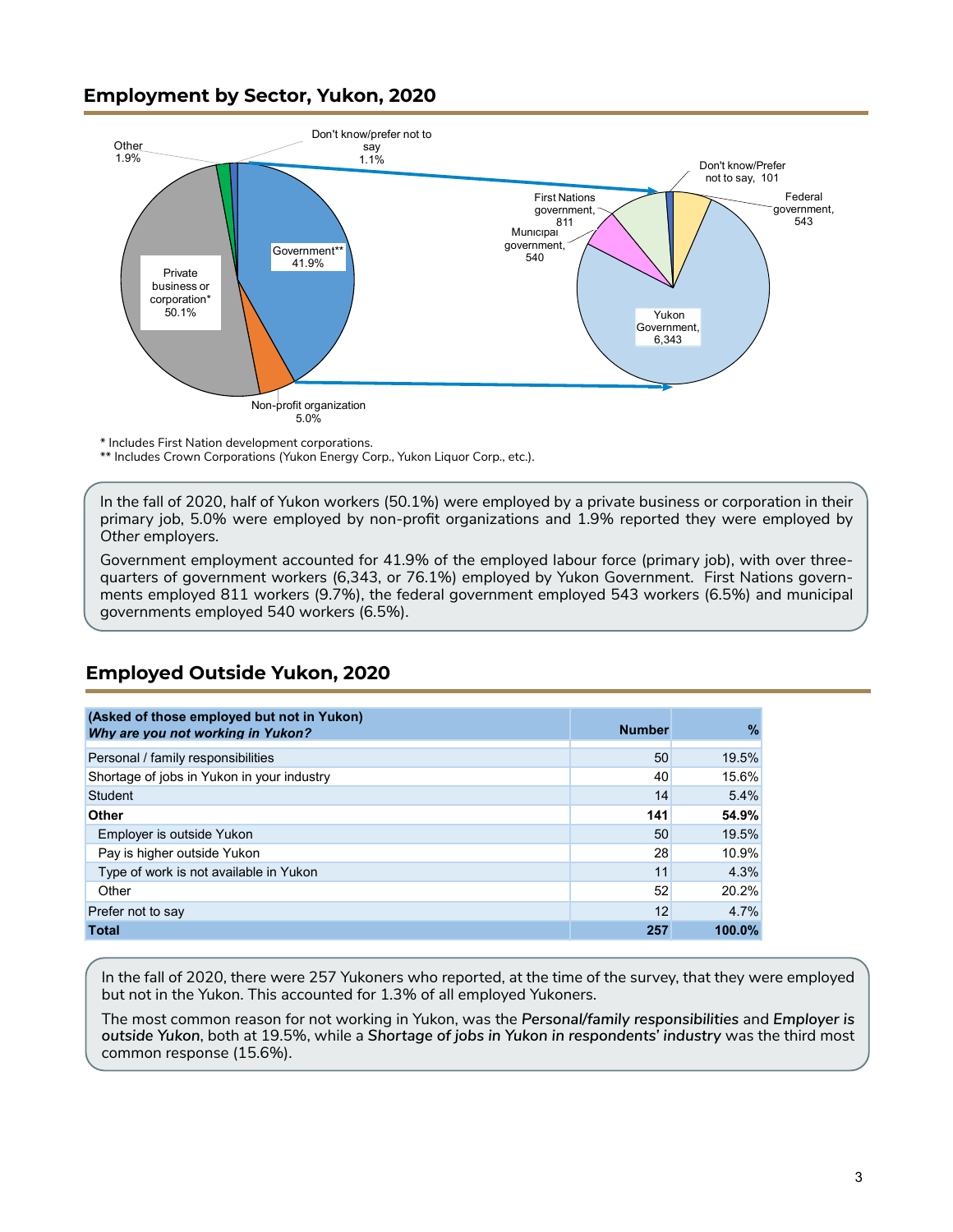# **Opportunity to Use Knowledge and Skills, Yukon, 2020**

|                    | In your current primary job, do you feel that you have enough opportunity to use the<br>knowledge and skills that you have?    | Yes <sup>1</sup> |                | No <sup>1</sup> |               |
|--------------------|--------------------------------------------------------------------------------------------------------------------------------|------------------|----------------|-----------------|---------------|
| <b>NOC</b><br>Code | <b>Occupation</b>                                                                                                              | <b>Number</b>    | %              | <b>Number</b>   | %             |
| $00\,$             | Senior management occupations                                                                                                  | 241              | 93.8%          | 8               | 3.1%          |
| $01 - 05$          | Specialized middle management occupations                                                                                      | 721              | 87.8%          | 91              | 11.1%         |
| 06                 | Middle management occupations in retail and wholesale trade and customer<br>services                                           | 643              | 100.0%         | $\Omega$        | 0.0%          |
| 07-09              | Middle management occupations in trades, transportation, production and utilities                                              | 324              | 85.0%          | 56              | 14.7%         |
| 11                 | Professional occupations in business and finance                                                                               | 711              | $90.0\%$       | 53              | 6.7%          |
| 12                 | Administrative and financial supervisors and administrative occupations                                                        | 1,055            | 80.4%          | 174             | 13.3%         |
| 13                 | Finance, insurance and related business administrative occupations                                                             | 169              | 81.6%          | 38              | 18.4%         |
| 14                 | Office support occupations                                                                                                     | 582              | 78.0%          | 127             | 17.0%         |
| 15                 | Distribution, tracking and scheduling co-ordination occupations                                                                | 227              | 95.0%          | $\Omega$        | 0.0%          |
| 21                 | Professional occupations in natural and applied sciences                                                                       | 567              | 94.3%          | 34              | 5.7%          |
| 22                 | Technical occupations related to natural and applied sciences                                                                  | 902              | 98.6%          | 13              | 1.4%          |
| 30                 | Professional occupations in nursing                                                                                            | 349              | 79.7%          | 89              | 20.3%         |
| 31                 | Professional occupations in health (except nursing)                                                                            | 371              | 93.5%          | 26              | 6.5%          |
| 32                 | Technical occupations in health                                                                                                | 267              | 87.8%          | 37              | 12.2%         |
| 34                 | Assisting occupations in support of health services                                                                            | 369              | 77.5%          | 75<br>51        | 15.8%<br>7.3% |
| 40                 | Professional occupations in education services                                                                                 | 635              | 91.0%<br>88.3% | 173             | 10.5%         |
| 41                 | Professional occupations in law and social, community and government services                                                  | 1,453<br>705     | 87.9%          | 86              | 10.7%         |
| 42                 | Paraprofessional occupations in legal, social, community and education services                                                | 47               | 85.5%          | 8               | 14.5%         |
| 43<br>44           | Occupations in front-line public protection services                                                                           | 440              | 89.2%          | 54              | 11.0%         |
| 51                 | Care providers and educational, legal and public protection support occupations<br>Professional occupations in art and culture | 277              | 93.9%          | 9               | 3.1%          |
| 52                 | Technical occupations in art, culture, recreation and sport                                                                    | 366              | 95.1%          | 19              | 4.9%          |
| 62                 | Retail sales supervisors and specialized sales occupations                                                                     | 247              | 100.0%         | $\Omega$        | 0.0%          |
| 63                 | Service supervisors and specialized service occupations                                                                        | 530              | 88.3%          | 70              | 11.7%         |
| 64                 | Sales representatives and salespersons - wholesale and retail trade                                                            | 480              | 93.6%          | 32              | 6.2%          |
| 65                 | Service representatives and other customer and personal services occupations                                                   | 593              | 92.9%          | 32              | 5.0%          |
| 66                 | Sales support occupations                                                                                                      | 486              | 69.4%          | 152             | 21.7%         |
| 67                 | Service support and other service occupations, n.e.c.                                                                          | 785              | 78.7%          | 73              | 7.3%          |
| 72                 | Industrial, electrical and construction trades                                                                                 | 1.001            | 95.5%          | 31              | 3.0%          |
| 73                 | Maintenance and equipment operation trades                                                                                     | 572              | 93.3%          | 41              | 6.7%          |
| 74                 | Other installers, repairers and servicers and material handlers                                                                | 84               | 84.8%          | 15              | 15.2%         |
| 75                 | Transport and heavy equipment operation and related maintenance occupations                                                    | 628              | 90.5%          | 66              | 9.5%          |
| 76                 | Trades helpers, construction labourers and related occupations                                                                 | 206              | 100.0%         | $\Omega$        | 0.0%          |
| 82                 | Supervisors and technical occupations in natural resources, agriculture and<br>related production                              | 138              | 100.0%         | 0               | 0.0%          |
| 84                 | Workers in natural resources, agriculture and related production                                                               | 58               | 79.5%          | 15              | 20.5%         |
| 86                 | Harvesting, landscaping and natural resources labourers                                                                        | 40               | 100.0%         | $\Omega$        | 0.0%          |
| 92                 | Processing, manufacturing and utilities supervisors and central control operators                                              | 198              | 87.6%          | 28              | 12.4%         |
| 94                 | Processing and manufacturing machine operators and related production workers                                                  | 29               | 100.0%         | 0               | 0.0%          |
| 96                 | Labourers in processing, manufacturing and utilities                                                                           | 60               | 80.0%          | 15              | 20.0%         |
|                    | Unclassified                                                                                                                   | 61               | 76.3%          | 10              | 12.5%         |
|                    | <b>Total</b>                                                                                                                   | 17,619           | 88.4%          | 1,800           | 9.0%          |

Overall, 88.4% of respondents felt they **did** have enough opportunity to use the knowledge and skills they had in their primary job. There were six occupation categories where all respondents reported they **did** have enough opportunity to use the knowledge and skills they have.

The occupation with the highest proportion of workers who **did not** feel they had enough opportunity to use the skills and knowledge they had, was *Sales support occupations* (21.7%) followed by: *Workers in natural resources, agriculture and related production* (20.5%); *Professional occupations in nursing* (20.3%); and *Labourers in processing, manufacturing and utilities* (20.0%).

1 The sum of the *Yes* and *No* answers may not total 100% because of respondents who *didn't know*  or *preferred not to say* are not displayed.

n.e.c.= not elsewhere classified.

# **Knowledge and Skills Not Being Used, Yukon, 2020**

| What knowledge or skills are not being used in your<br>current primary job? (Please list up to five items). | Number of<br>responses* | $%$ of all<br>responses |
|-------------------------------------------------------------------------------------------------------------|-------------------------|-------------------------|
| Leadership and communication skills                                                                         | 522                     | 17.8%                   |
| Teaching and education related skills                                                                       | 399                     | 13.6%                   |
| Social science, arts and creative skills                                                                    | 364                     | 12.4%                   |
| Business and administration related skills                                                                  | 325                     | 11.1%                   |
| Computer and technical skills                                                                               | 276                     | 9.4%                    |
| Healthcare related skills                                                                                   | 271                     | 9.2%                    |
| Productivity and efficiency skills                                                                          | 254                     | 8.7%                    |
| Trade related skills                                                                                        | 111                     | 3.8%                    |
| <b>Transportation related skills</b>                                                                        | 76                      | 2.6%                    |
| Culinary related skills                                                                                     | 74                      | 2.5%                    |
| Law related skills                                                                                          | 56                      | 1.9%                    |
| Other                                                                                                       | 208                     | 7.1%                    |
| <b>Total</b>                                                                                                | 2,936                   | 100.0%                  |

About 1 in 10 Yukoners (9.0%) felt that they had knowledge or skills that were not being used in their current primary jobs. The most common response to this question was *Leadership and communication skills* with 17.8% of all responses. The *Other* category included *therapy and counselling skills, advocacy skills, military training, engineering, etc.*

*\* Multiple responses could be given*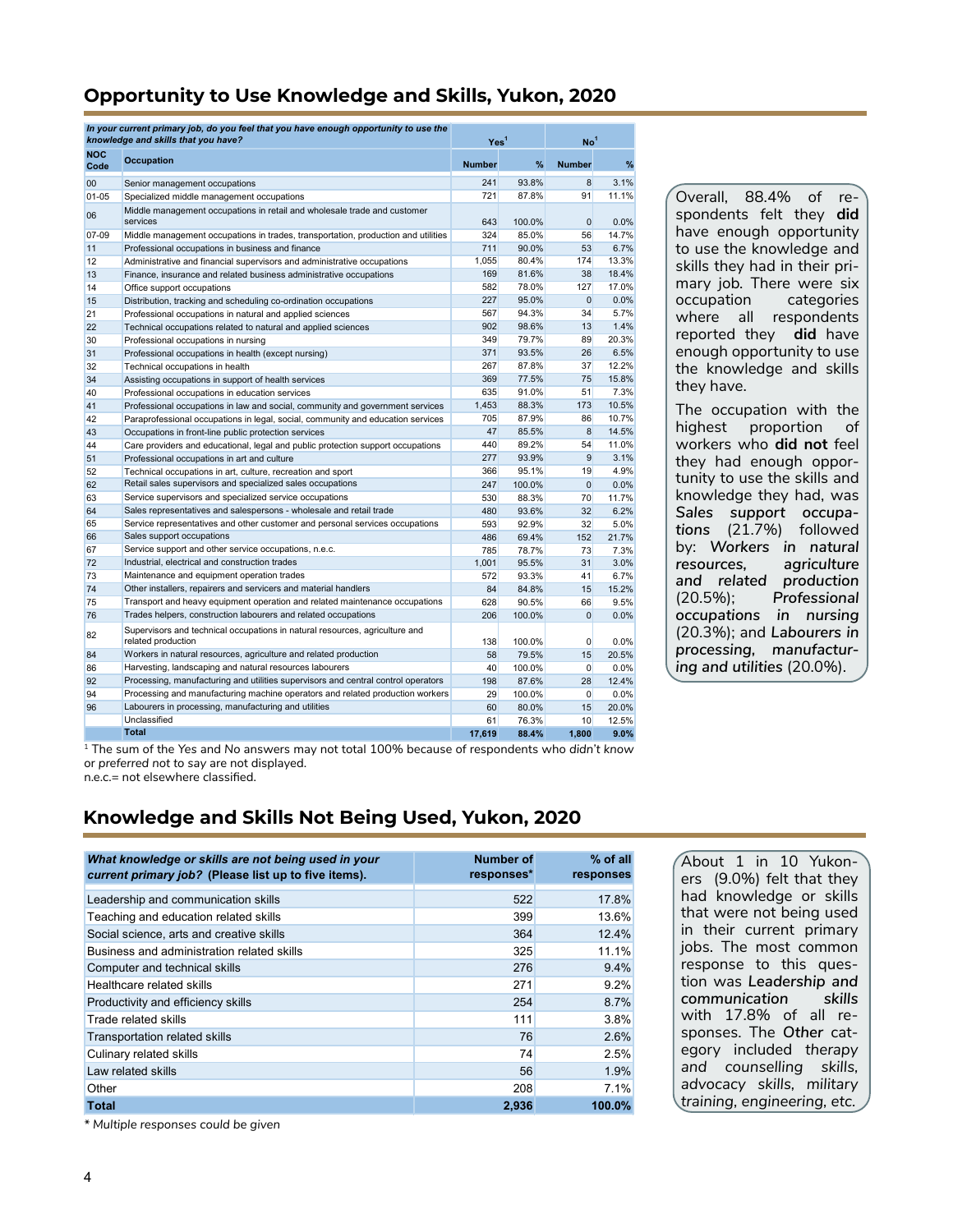## <span id="page-4-0"></span>**Adequate Skills and Training, Yukon, 2020**

|             | Do you feel adequately skilled and trained for your current<br>primary job?                       | Yes <sup>1</sup> |                | No <sup>1</sup>       |               |
|-------------|---------------------------------------------------------------------------------------------------|------------------|----------------|-----------------------|---------------|
| NOC<br>Code | <b>Occupation</b>                                                                                 | <b>Number</b>    | %              | <b>Number</b>         | $\%$          |
| 00          | Senior management occupations                                                                     | 242              | 94.2%          | $\overline{7}$        | 2.7%          |
| $01 - 05$   | Specialized middle management occupations                                                         | 777              | 94.6%          | 34                    | 4.1%          |
| 06          | Middle management occupations in retail and wholesale trade                                       |                  |                |                       |               |
|             | and customer services                                                                             | 643              | 100.0%         | $\mathbf 0$           | 0.0%          |
| 07-09       | Middle management occupations in trades, transportation,<br>production and utilities              | 338              | 88.7%          | 28                    | 7.3%          |
| 11          | Professional occupations in business and finance                                                  | 710              | 89.9%          | 53                    | 6.7%          |
| 12          | Administrative and financial supervisors and administrative<br>occupations                        | 1,140            | 86.8%          | 129                   | 9.8%          |
| 13          | Finance, insurance and related business administrative<br>occupations                             | 207              | 100.0%         | $\mathbf 0$           | $0.0\%$       |
| 14          | Office support occupations                                                                        | 721              | 96.6%          | 25                    | 3.4%          |
| 15          | Distribution, tracking and scheduling co-ordination occupations                                   | 239              | 100.0%         | $\mathbf{0}$          | 0.0%          |
| 21          | Professional occupations in natural and applied sciences                                          | 578              | 96.2%          | 24                    | 4.0%          |
| 22          | Technical occupations related to natural and applied sciences                                     | 902              | 98.6%          | 13                    | 1.4%          |
| 30          | Professional occupations in nursing                                                               | 397              | 90.6%          | 40                    | 9.1%          |
| 31          | Professional occupations in health (except nursing)                                               | 383              | 96.5%          | 14                    | 3.5%          |
| 32          | Technical occupations in health                                                                   | 296              | 97.4%          | 8                     | 2.6%          |
| 34          | Assisting occupations in support of health services                                               | 412              | 86.6%          | 32                    | 6.7%          |
| 40          | Professional occupations in education services                                                    | 621              | 89.0%          | 65                    | 9.3%          |
| 41          | Professional occupations in law and social, community and<br>government services                  | 1,563            | 95.0%          | 41                    | 2.5%          |
| 42          | Paraprofessional occupations in legal, social, community and<br>education services                | 745              | 92.9%          | 34                    | 4.2%          |
| 43          | Occupations in front-line public protection services                                              | 55               | 100.0%         | $\mathbf{0}$          | 0.0%          |
| 44          | Care providers and educational, legal and public protection<br>support occupations                | 455              | 92.3%          | 13                    | 2.6%          |
| 51          | Professional occupations in art and culture                                                       | 267              | 90.5%          | 19                    | 6.4%          |
| 52          | Technical occupations in art, culture, recreation and sport                                       | 385              | 100.0%         | $\mathbf{0}$          | 0.0%          |
| 62          | Retail sales supervisors and specialized sales occupations                                        | 223              | 90.3%          | 24                    | 9.7%          |
| 63          | Service supervisors and specialized service occupations                                           | 600              | 100.0%         | 0                     | $0.0\%$       |
| 64          | Sales representatives and salespersons - wholesale and retail<br>trade                            | 513              | 100.0%         | $\mathbf 0$           | 0.0%          |
|             | Service representatives and other customer and personal                                           |                  |                |                       |               |
| 65          | services occupations                                                                              | 600              | 94.0%          | 13                    | 2.0%          |
| 66          | Sales support occupations                                                                         | 674              | 96.3%          | $\mathbf{0}$          | 0.0%          |
| 67          | Service support and other service occupations, n.e.c.                                             | 900              | 90.3%          | 36                    | 3.6%          |
| 72          | Industrial, electrical and construction trades                                                    | 1,018            | 97.1%          | 14                    | 1.3%          |
| 73          | Maintenance and equipment operation trades                                                        | 568              | 92.7%          | 44                    | 7.2%          |
| 74          | Other installers, repairers and servicers and material handlers                                   | 84               | 84.8%          | 15                    | 15.2%         |
| 75          | Transport and heavy equipment operation and related<br>maintenance occupations                    | 694              | 100.0%         | 0                     | $0.0\%$       |
| 76          | Trades helpers, construction labourers and related occupations                                    | 169              | 82.0%          | 37                    | 18.0%         |
| 82          | Supervisors and technical occupations in natural resources,<br>agriculture and related production | 138              | 100.0%         | 0                     | $0.0\%$       |
| 84          | Workers in natural resources, agriculture and related production                                  | 73               | 100.0%         | 0                     | 0.0%          |
| 86          | Harvesting, landscaping and natural resources labourers                                           | 40               | 100.0%         | 0                     | 0.0%          |
| 92          | Processing, manufacturing and utilities supervisors and central<br>control operators              | 226              | 100.0%         | 0                     | $0.0\%$       |
| 94          | Processing and manufacturing machine operators and related<br>production workers                  |                  |                |                       |               |
|             | Labourers in processing, manufacturing and utilities                                              | 29               | 100.0%         | 0                     | $0.0\%$       |
| 96          | Unclassified                                                                                      | 60<br>69         | 80.0%<br>86.3% | 15<br>$6\phantom{.}6$ | 20.0%<br>7.5% |
|             | <b>Total</b>                                                                                      | 18,754           | 94.1%          | 784                   | 3.9%          |

Overall, 94.1% of respondents felt they **did** have adequate skills and training for their current primary job. There were thirteen occupation categories where all respondents reported they were adequately skilled and trained for their current jobs.

The occupation with the highest proportion of workers who **did not** feel they were adequately skilled and trained for their current job was *Labourers in processing, manufacturing and utilities* with 20.0% of workers reported not adequately skilled or trained for their primary jobs.

*Trades helpers, construction labourers and related occupations* was the secondoccupation category with 18.0% of workers in this occupation reported they **did not** feel adequately skilled and trained for their current primary jobs.

1 The sum of the *Yes* and *No* answers may not total 100% because of respondents who *didn't know*  or *preferred not to say* are not displayed.

n.e.c.= not elsewhere classified.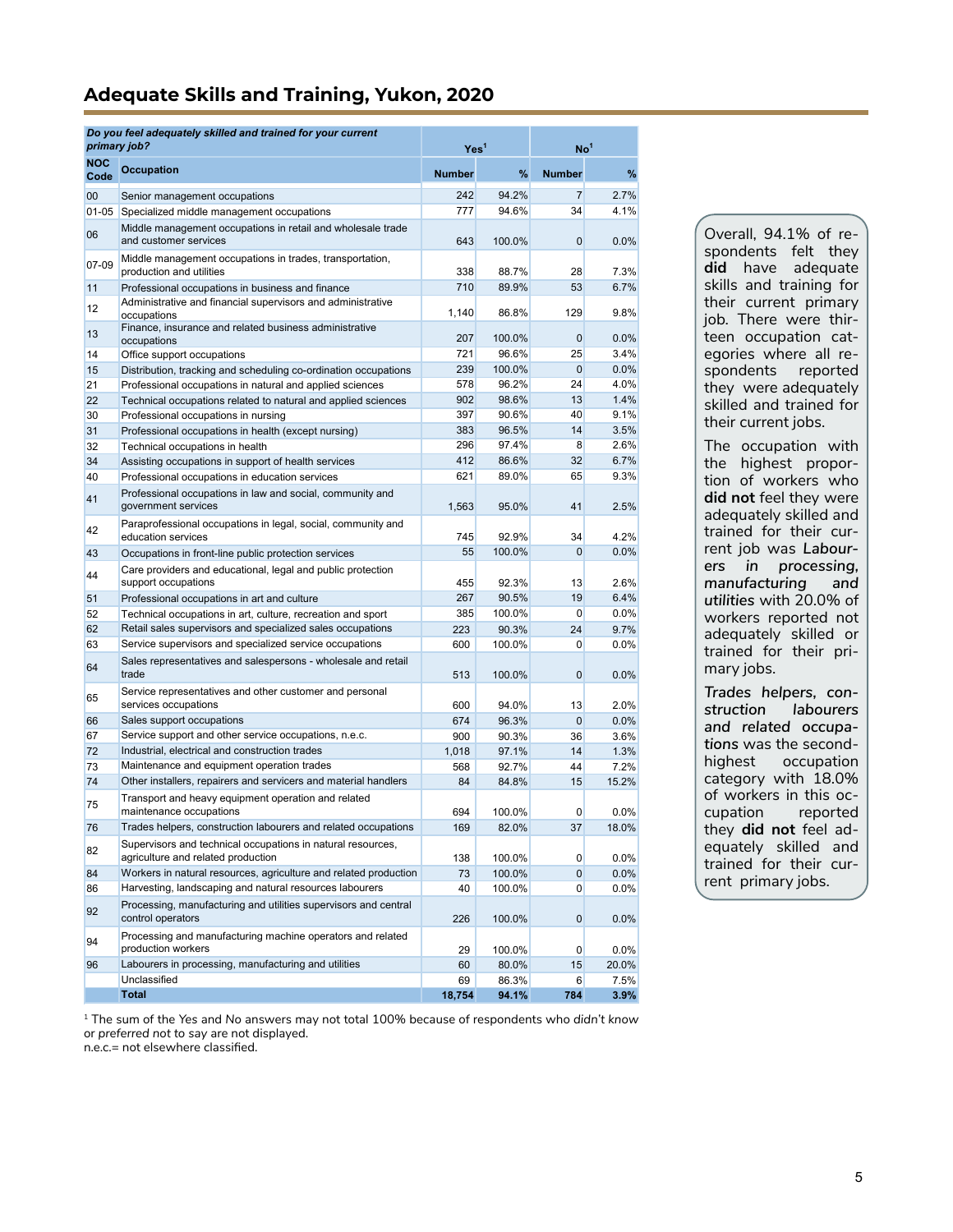| What skills or training do you feel you are missing for your<br>current primary job? (Please list up to five items). | <b>Number of</b><br>responses* | $%$ of all<br>responses |
|----------------------------------------------------------------------------------------------------------------------|--------------------------------|-------------------------|
| Leadership and communication skills                                                                                  | 207                            | 15.8%                   |
| Business and administration related skills                                                                           | 207                            | 15.8%                   |
| <b>Technical skills</b>                                                                                              | 166                            | 12.7%                   |
| Trade related skills                                                                                                 | 162                            | 12.4%                   |
| Healthcare related skills                                                                                            | 151                            | 11.6%                   |
| Analytical, trouble-shooting, problem-solving skills                                                                 | 130                            | 9.9%                    |
| Computer related skills                                                                                              | 102                            | 7.8%                    |
| Teaching and education related skills                                                                                | 68                             | 5.2%                    |
| Other                                                                                                                | 114                            | 8.7%                    |
| <b>Total responses</b>                                                                                               | 1.307                          | 100.0%                  |

The highest proportion of all responses given for what skills or training that respondents felt were missing in their current primary jobs, was *Leadership and communication skills*  (15.8%), followed by *Business and administration related skills* (15.8%).

*\* Multiple responses could be given.*

### **Education Required for Current Primary Job, Yukon, 2020**

| If they were applying today, what minimum formal educational                                          |               |        |
|-------------------------------------------------------------------------------------------------------|---------------|--------|
| qualification or training, if any, would someone need to get the<br>type of primary job you have now? | <b>Number</b> | $\%$   |
|                                                                                                       |               |        |
| No formal education                                                                                   | 1,352         | 6.8%   |
| Some elementary school                                                                                | 18            | 0.1%   |
| Some high school                                                                                      | 1,089         | 5.5%   |
| High school diploma or certificate                                                                    | 3,826         | 19.2%  |
| GED (General Education Diploma) or equivalent                                                         | 103           | 0.5%   |
| Some College                                                                                          | 510           | 2.6%   |
| 1-year College Certificate                                                                            | 1,261         | 6.3%   |
| 2-3 year College Diploma                                                                              | 1.637         | 8.2%   |
| 4-year College Diploma                                                                                | 240           | 1.2%   |
| Some trades or technical training                                                                     | 281           | 1.4%   |
| Trades or technical certificate                                                                       | 325           | 1.6%   |
| Trades or technical diploma                                                                           | 586           | 2.9%   |
| Apprenticeship training                                                                               | 692           | 3.5%   |
| Some university                                                                                       | 251           | 1.3%   |
| <b>Bachelor's Degree</b>                                                                              | 3,576         | 18.0%  |
| Master's Degree                                                                                       | 911           | 4.6%   |
| Doctorate                                                                                             | 104           | 0.5%   |
| Professional degree (medical, law, etc.)                                                              | 313           | 1.6%   |
| Other (e.g. training other than apprenticeship)                                                       | 1.238         | 6.2%   |
| Don't know                                                                                            | 1,513         | 7.6%   |
| Prefer not to say                                                                                     | 95            | 0.5%   |
| <b>Total</b>                                                                                          | 19.921        | 100.0% |

Respondents were asked what minimum level of formal education or training would be required to get the type of primary job they currently have. The highest proportion of current primary jobs would require a *High school diploma or certificate* (19.2%)*,* followed by a *Bachelor's Degree* (18.0%). A *Master's Degree* would be required for 4.6% of current primary jobs, while a *Professional degree* would be required for 1.6%.

There were 2,459 jobs, or 12.3%, that would require less than a *High school diploma or certificate.*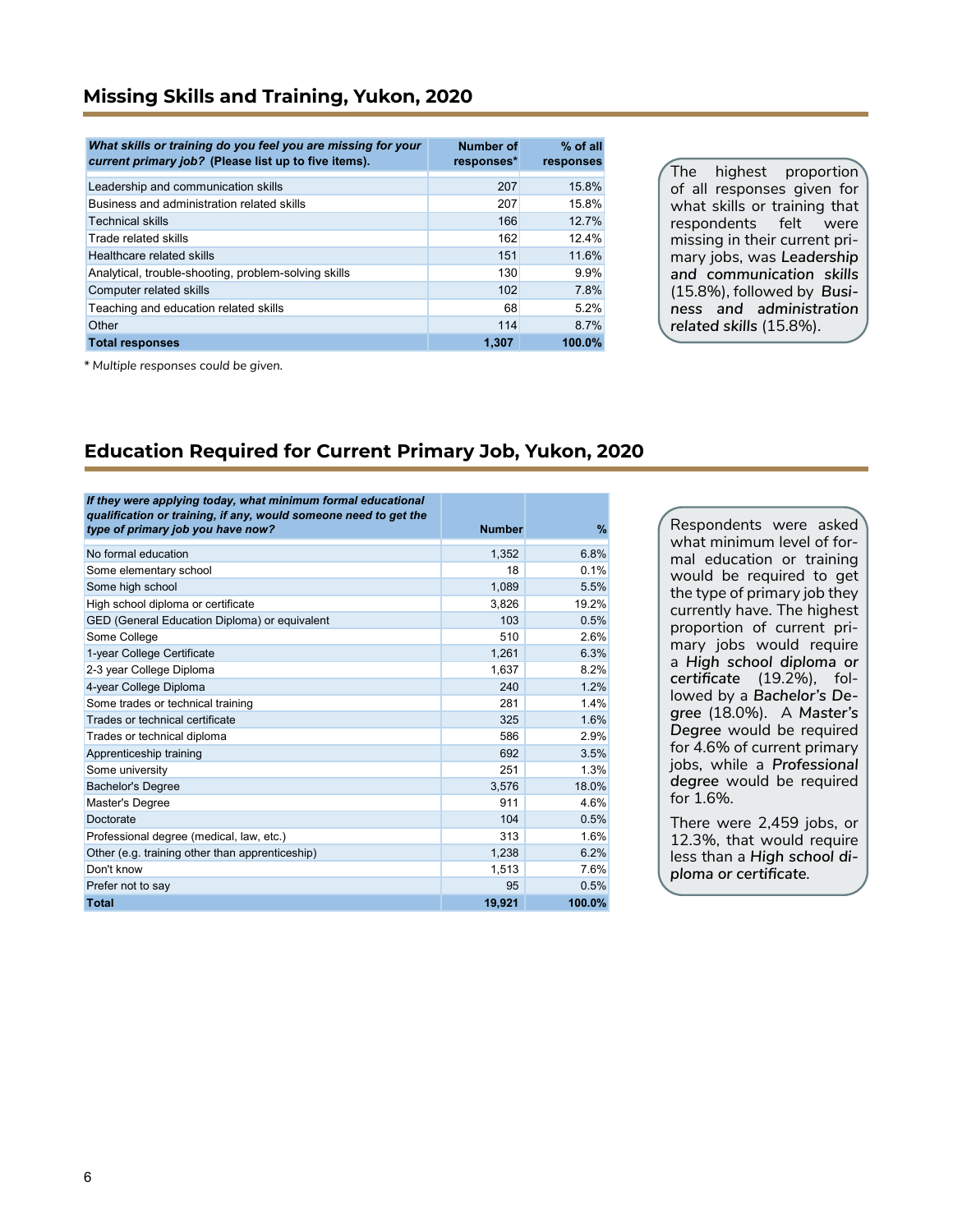### **Licences, Tickets or Certificates Required for Current Job, Yukon, 2020**

*Are there any licences, tickets or certificates required for your current primary job?* 



In the fall of 2020, about half (49.9%) of the current primary jobs required a licence, ticket or certificate. The most common reported requirement was for *CPR and/or First Aid*  (16.7%) followed by various classes of *Driver's Licences* (15.2%)*. Workplace health and safety* licences, tickets or certificates were the next most common reported requirement at 15.8%. The *Other* category included a variety of job-specific licences, tickets or certificates, etc.

| Are there any licences, tickets or certificates required for your<br>current primary job? Please list up to 5 licences, tickets or<br>certificates. | Number of<br>responses* | $%$ of all<br>responses |
|-----------------------------------------------------------------------------------------------------------------------------------------------------|-------------------------|-------------------------|
| <b>CPR and/or First Aid</b>                                                                                                                         | 3,527                   | 16.7%                   |
| Workplace Health and Safety                                                                                                                         | 3,334                   | 15.8%                   |
| Class 1-5 Driver's Licence and/or air brakes certificate                                                                                            | 3,211                   | 15.2%                   |
| Transportation related (other than driver's licence)                                                                                                | 1,636                   | 7.7%                    |
| Health related certificates                                                                                                                         | 1,501                   | 7.1%                    |
| Trade related                                                                                                                                       | 1,444                   | 6.8%                    |
| Food and bar safety                                                                                                                                 | 1,136                   | 5.4%                    |
| Law related                                                                                                                                         | 875                     | 4.1%                    |
| Business and administration                                                                                                                         | 664                     | 3.1%                    |
| Teacher and/or other education related certificate                                                                                                  | 488                     | 2.3%                    |
| Leadership and communication                                                                                                                        | 342                     | 1.6%                    |
| Professional certification                                                                                                                          | 319                     | 1.5%                    |
| Activities and tourism                                                                                                                              | 13                      | 0.1%                    |
| Other                                                                                                                                               | 2,623                   | 12.4%                   |
| <b>Total responses</b>                                                                                                                              | 21,113                  | 100.0%                  |

*\* Multiple responses could be given.*

# **Other Specific Skills Required for Current Job, Yukon, 2020**

| Are there any other specific skills required for your current primary<br>job? Please list up to 5 key skills. | Number of<br>responses* | % of all<br>responses |
|---------------------------------------------------------------------------------------------------------------|-------------------------|-----------------------|
| Leadership and communication skills                                                                           | 5,111                   | 18.3%                 |
| Computer related skills                                                                                       | 4,878                   | 17.4%                 |
| Business and administration related skills                                                                    | 2,670                   | 9.5%                  |
| Analytical, trouble-shooting, problem-solving skills                                                          | 3,318                   | 11.9%                 |
| Healthcare related skills                                                                                     | 1,106                   | 4.0%                  |
| Trades related skills                                                                                         | 1,777                   | 6.4%                  |
| Teaching and education related skills                                                                         | 1,101                   | 3.9%                  |
| Health and safety related skills                                                                              | 1,347                   | 4.8%                  |
| I aw related skills                                                                                           | 535                     | 1.9%                  |
| Transportation related skills                                                                                 | 382                     | 1.4%                  |
| Social science, arts and creative skills                                                                      | 671                     | 2.4%                  |
| Scientific skills                                                                                             | 451                     | 1.6%                  |
| Food handling skills                                                                                          | 604                     | 2.2%                  |
| Culinary related skills                                                                                       | 287                     | 1.0%                  |
| Productivity and efficiency skills                                                                            | 1,738                   | 6.2%                  |
| Other skills                                                                                                  | 1,996                   | 7.1%                  |
| Customer service/people skills                                                                                | 280                     | 1.0%                  |
| Other                                                                                                         | 1,716                   | 6.1%                  |
| <b>Total responses</b>                                                                                        | 27,972                  | 100.0%                |

Over half (56.3%) of the respondents indicated that they required other specific skills for their current primary job. When asked what other specific skills were required, the most common response was *Leadership and communication skills* with 18.3% of all responses, followed by *Computer related skills* at 17.4% of all responses. Responses in the *Other* category included *Customer service and people skills, outdoor skills, industryspecific skills / knowledge, fitness, etc.*

*\* Multiple responses could be given.*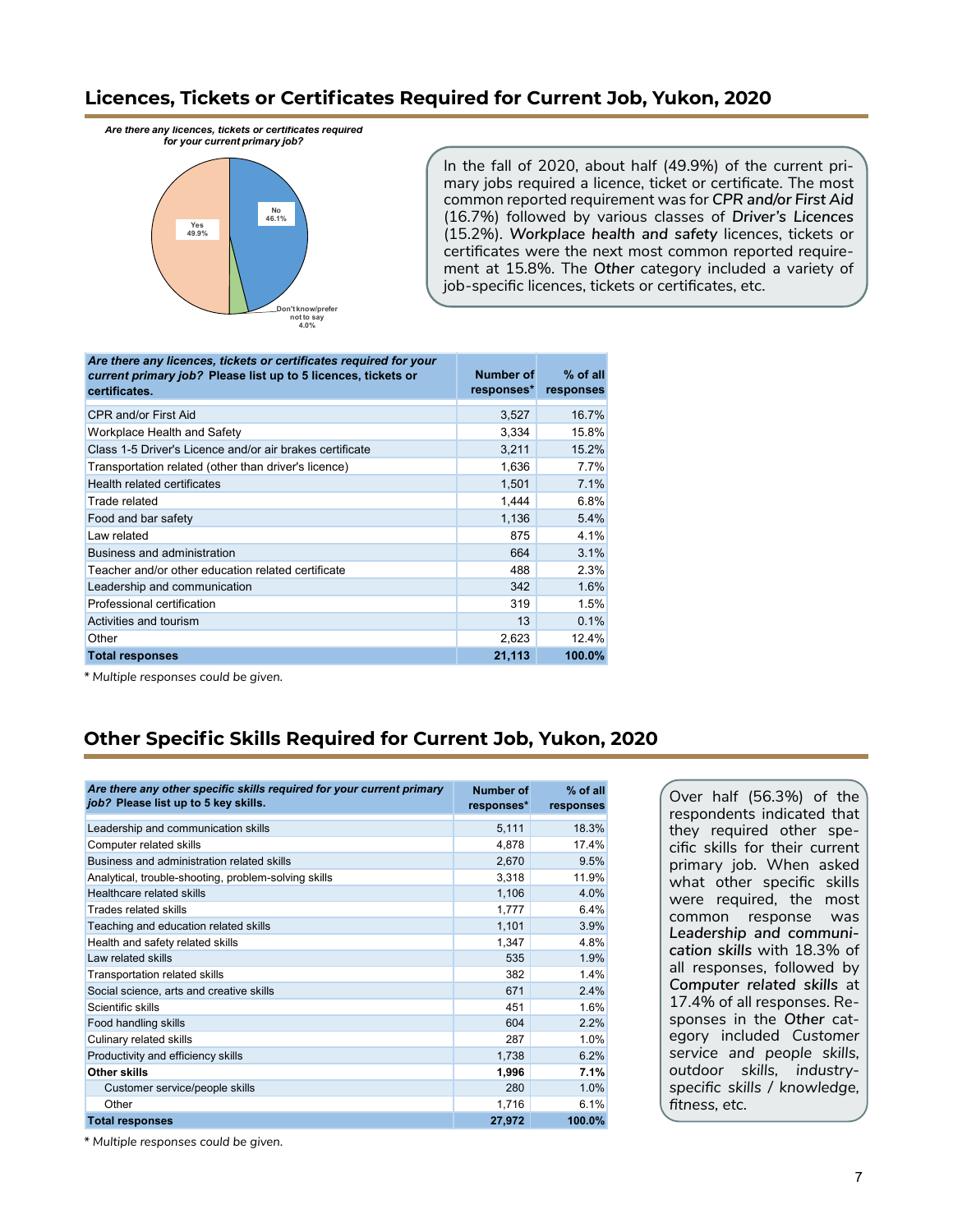## **Top Reasons for Staying in Current Primary Job, Yukon, 2020**

| What are your top reasons for staying in your current<br>primary job? (Check all that apply). | Number of<br>responses* | $%$ of all<br>responses |
|-----------------------------------------------------------------------------------------------|-------------------------|-------------------------|
| Enjoyable and/or meaningful work                                                              | 12,141                  | 17.3%                   |
| Pay                                                                                           | 9,863                   | 14.1%                   |
| Working with great people and/or good work environment                                        | 8,471                   | 12.1%                   |
| Job suitability / flexibility of hours                                                        | 8,445                   | 12.0%                   |
| <b>Benefits</b>                                                                               | 6,530                   | 9.3%                    |
| Supportive management / good boss                                                             | 6,396                   | 9.1%                    |
| Job location                                                                                  | 5,745                   | 8.2%                    |
| Being recognized, valued and respected                                                        | 5,206                   | 7.4%                    |
| Career growth opportunities                                                                   | 4,117                   | 5.9%                    |
| Unable to find other work                                                                     | 1,665                   | 2.4%                    |
| Other                                                                                         | 1,604                   | 2.3%                    |
| Challenging work                                                                              | 259                     | 0.4%                    |
| Self-employed                                                                                 | 254                     | 0.4%                    |
| Working with family                                                                           | 181                     | 0.3%                    |
| Other                                                                                         | 910                     | 1.3%                    |
| <b>Total responses</b>                                                                        | 70,183                  | 100.0%                  |

*Enjoyable and/or meaningful work* was the most common response when respondents were asked to provide the top reasons for staying in their current primary job*,* accounting for 17.3% of all responses, followed by *Pay* (14.1%) and *Working with great people and/or good work environment* (12.1%).

*\* Multiple responses could be given.*

### **Most Important Reason for Staying in Current Primary Job, Yukon, 2020**

| Of those reasons, which one is the most important to you? |               |        |
|-----------------------------------------------------------|---------------|--------|
| (Choose only one).                                        | <b>Number</b> | %      |
| Enjoyable and/or meaningful work                          | 6,556         | 34.5%  |
| Pay                                                       | 3,441         | 18.1%  |
| Working with great people and/or good work environment    | 2,167         | 11.4%  |
| Job suitability/flexibility of hours                      | 1,813         | 9.5%   |
| Supportive management / good boss                         | 879           | 4.6%   |
| Job location                                              | 726           | 3.8%   |
| <b>Benefits</b>                                           | 672           | 3.5%   |
| Being recognized, valued and respected                    | 666           | 3.5%   |
| Career growth opportunities                               | 630           | 3.3%   |
| Unable to find other work                                 | 603           | 3.2%   |
| Other                                                     | 858           | 4.5%   |
| Like being own boss/self-employed                         | 315           | 1.7%   |
| Nominee program                                           | 134           | 0.7%   |
| Other                                                     | 409           | 2.2%   |
| Total*                                                    | 19,011        | 100.0% |

*W*hen respondents were further asked which one of the reasons was most important to them, *Enjoyable and meaningful work* ranked number one (34.5%); *Pay* ranked number two with 18.1% of responses.

\* Does not include respondents who *didn't know*, or *preferred not to say.*

The number one response for the most important reason to stay at their primary current job for selected classes of workers was *Enjoyable and/or meaningful work.* Over half (55.0%) of the workers employed by non-profit organizations ranked this as their number one reason for staying

| Of those reasons, which one is the most<br>important to you? (Choose only one). | Government <sup>1</sup> | Non-profit<br>organization | <b>Private business or</b><br>corporation (including FN<br>development corps) |
|---------------------------------------------------------------------------------|-------------------------|----------------------------|-------------------------------------------------------------------------------|
| Enjoyable and/or meaningful work                                                | 35.8%                   | 55.0%                      | 26.8%                                                                         |
| Pay                                                                             | 19.0%                   | 3.4%                       | 15.3%                                                                         |
| Working with great people and/or good work<br>environment                       | 11.4%                   | 3.8%                       | 11.9%                                                                         |
| Job suitability/flexibility of hours                                            | 8.4%                    | 12.6%                      | $9.0\%$                                                                       |
| Career growth opportunities                                                     | 3.7%                    | 1.4%                       | 3.4%                                                                          |
| Being recognized, valued and respected                                          | 3.0%                    | 2.3%                       | 4.0%                                                                          |
| Job location                                                                    | 2.8%                    | 4.2%                       | 4.3%                                                                          |
| <b>Benefits</b>                                                                 | 2.7%                    | 0.0%                       | 3.2%                                                                          |
| Supportive management / good boss                                               | 2.5%                    | 2.7%                       | 6.7%                                                                          |
| Unable to find other work                                                       | 1.1%                    | 3.0%                       | 3.4%                                                                          |
| Other                                                                           | 9.6%                    | 11.7%                      | 12.0%                                                                         |
| Total <sup>2</sup>                                                              | 100.0%                  | 100.0%                     | 100.0%                                                                        |

at their current job. 11 100.0% 100.0% 100.0% 100.0% 100.0% 100.0% 100.0% 100.0% 1 or 1 Includes Crown Corporations (Yukon Energy Corp., Yukon Liquor Corp. etc.).

2 Does not include respondents who *didn't know*, or *preferred not to say.*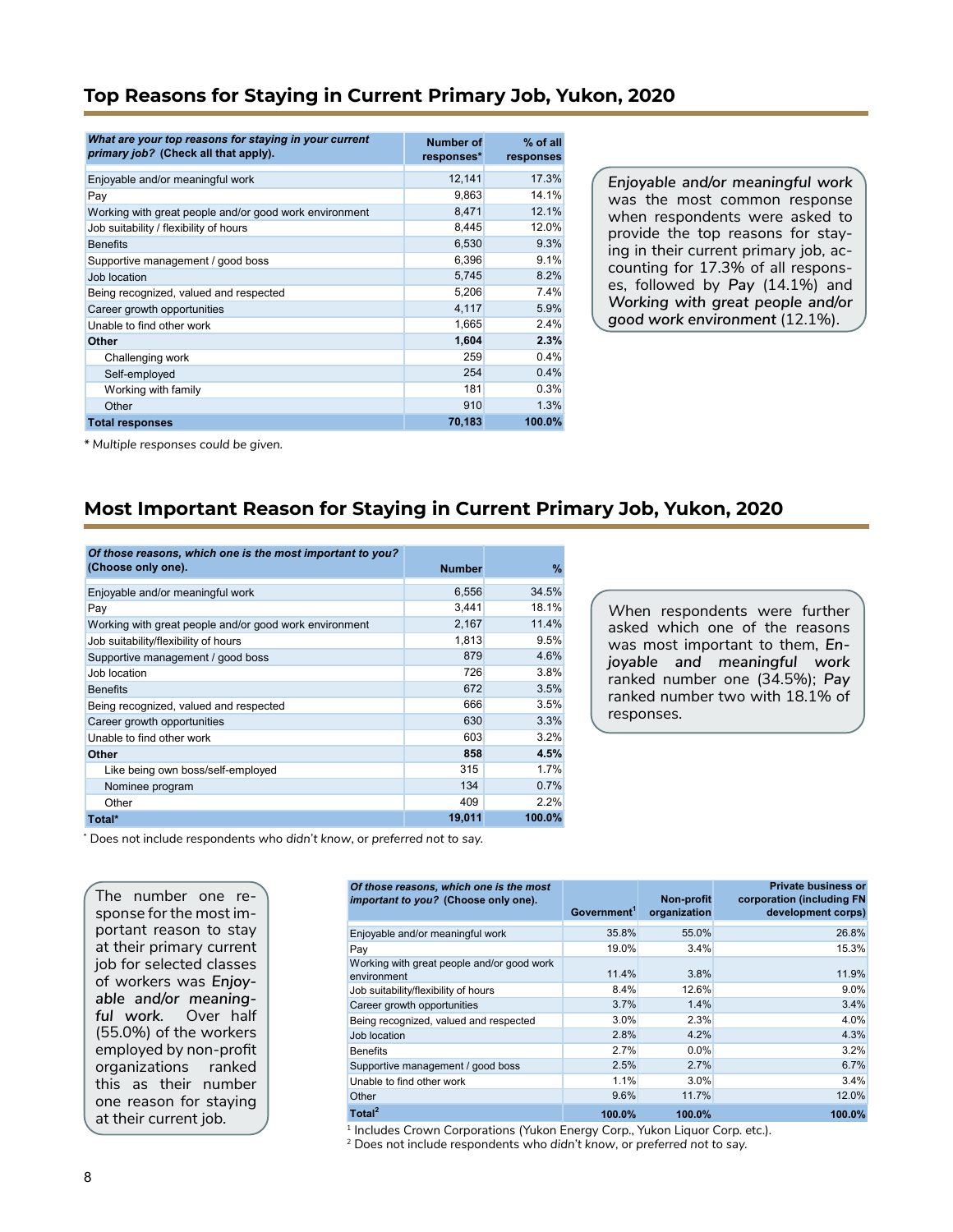### **UNEMPLOYMENT INFORMATION**

#### **Current Situation For Those Unemployed, Yukon, 2020**

| (For those who reported being unemployed or not in the<br>labour force)                   |            |            |
|-------------------------------------------------------------------------------------------|------------|------------|
| Which of the following best describes your situation?<br>(Check all that apply).          | Number of  | $%$ of all |
|                                                                                           | responses* | responses  |
| Retired                                                                                   | 2,539      | 28.5%      |
| Student                                                                                   | 1.298      | 14.6%      |
| Awaiting recall from layoff or temporary business closure due to<br>COVID-19 restrictions | 1,253      | 14.1%      |
| Own illness, injury or disability                                                         | 1.252      | 14.1%      |
| Seeking employment                                                                        | 733        | 8.2%       |
| Caring for own children                                                                   | 701        | 7.9%       |
| Awaiting recall from seasonal layoff                                                      | 647        | 7.3%       |
| Other personal or family responsibilities                                                 | 167        | 1.9%       |
| Awaiting recall from layoff due to business conditions                                    | 131        | 1.5%       |
| Other                                                                                     | 178        | 2.0%       |
| Can't find work due to COVID-19                                                           | 76         | 0.9%       |
| Other                                                                                     | 102        | 1.1%       |
| <b>Total responses</b>                                                                    | 8,899      | 100.0%     |

For those respondents who reported not having a job, the most common reason for not working was they were *Retired* (28.5%). Respondents who reported they were *Students* accounted for 14.6% of all responses, while the respondents *Awaiting recall from layoff or temporary business closure due to COVID-19 restrictions* as well as respondents' *Own illness injury or disability each*  accounted for 14.1% of all responses.

*\* Multiple responses could be given.*

# **Issues Making It Difficult to Find Work<sup>1</sup> , Yukon, 2020**

| What issues are making it difficult for you to find work?<br>(Check all that apply). | <b>Number of</b><br>responses* | % of all<br>responses |
|--------------------------------------------------------------------------------------|--------------------------------|-----------------------|
| Shortage of jobs matching your skillset                                              | 306                            | 31.2%                 |
| Shortage of available jobs (in general)                                              | 257                            | 26.2%                 |
| Insufficient education certification or training level                               | 73                             | 7.4%                  |
| Being out-competed for jobs by people with more experience                           | 56                             | 5.7%                  |
| No jobs in my community                                                              | 35                             | 3.6%                  |
| Lack of personal supports such as transportation, daycare or<br>stable housing       | 18                             | 1.8%                  |
| On leave from a job (meaning has a position to return to)                            | 8                              | 0.8%                  |
| <b>Discrimination</b>                                                                | 36                             | 3.7%                  |
| Racial                                                                               | $\Omega$                       | 0.0%                  |
| Sex                                                                                  | $\Omega$                       | $0.0\%$               |
| Age                                                                                  | 27                             | 2.8%                  |
| Disability                                                                           | 9                              | 0.9%                  |
| Other                                                                                | 89                             | 9.1%                  |
| COVID-19                                                                             | 43                             | 4.4%                  |
| <b>Medical issues</b>                                                                | 18                             | 1.8%                  |
| Nepotism                                                                             | 11                             | 1.1%                  |
| Other                                                                                | 17                             | 1.7%                  |
| None                                                                                 | 102                            | 10.4%                 |
| <b>Total responses</b>                                                               | 980                            | 100.0%                |

For those respondents who reported being unemployed and seeking employment, the top issue making it difficult to find work was the *Shortage of jobs matching respondents' skill sets* (31.2%). The second most common response was the *Shortage of available jobs (in general)* (26.2%)*.* There were 102 respondents who reported there were no issues making it difficult to find work.

*\* Multiple responses could be given.*

*1 This question was asked only of those respondents who reported that they were seeking employment.*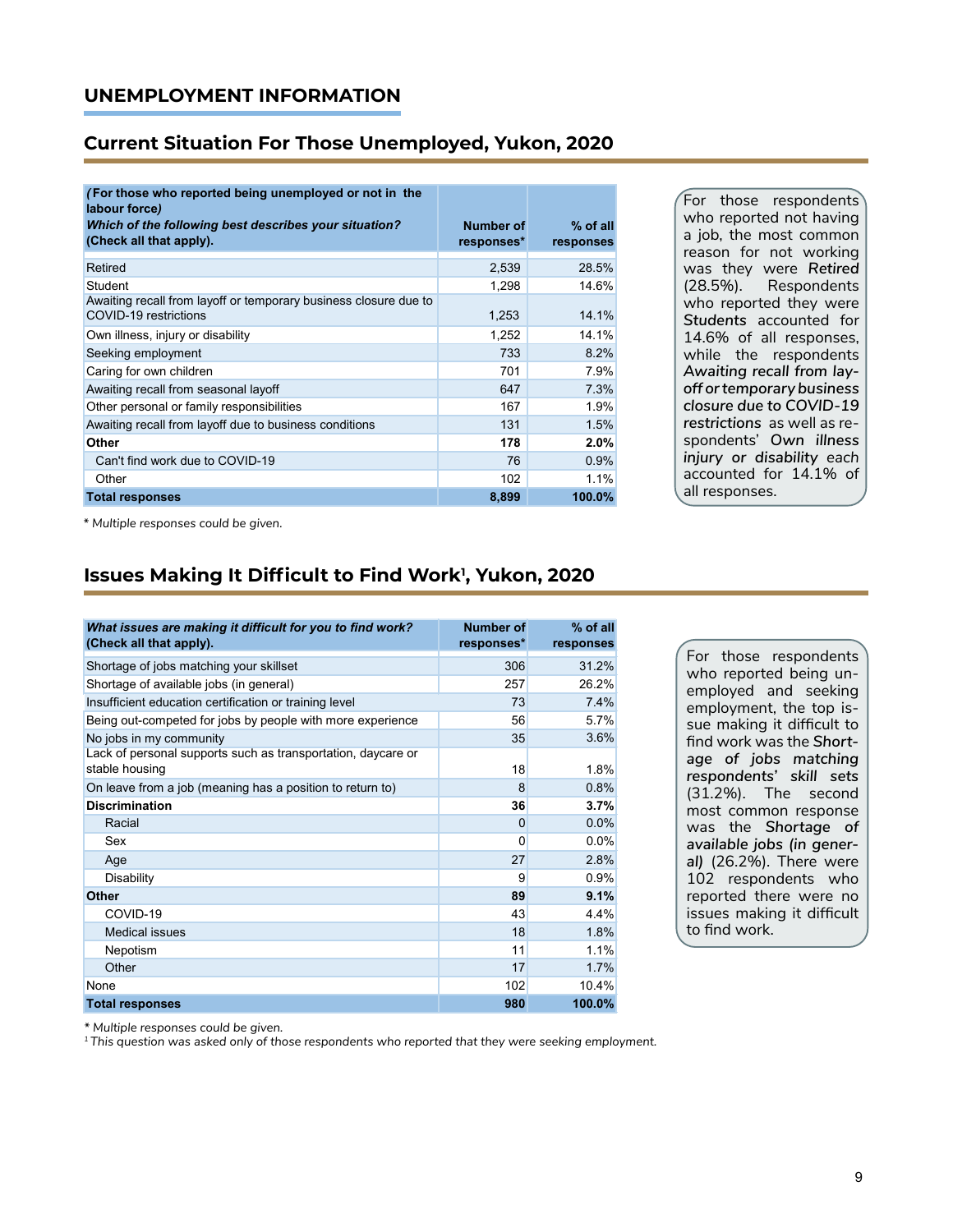### **Highest Level of Formal Education or Training Completed, Yukon, 2020**

| What is the highest level of formal education or training you<br>have completed? | <b>Number</b> | $\%$   |
|----------------------------------------------------------------------------------|---------------|--------|
|                                                                                  |               |        |
| No formal education                                                              | 59            | 0.2%   |
| Some elementary school                                                           | 252           | 0.9%   |
| Some high school                                                                 | 1.941         | 6.7%   |
| High school diploma or certificate                                               | 4,803         | 16.5%  |
| GED (General Education Diploma) or equivalent                                    | 518           | 1.8%   |
| Some trades or technical training                                                | 254           | 0.9%   |
| Trades or technical certificate                                                  | 836           | 2.9%   |
| Trades or technical diploma                                                      | 734           | 2.5%   |
| Apprenticeship training                                                          | 820           | 2.8%   |
| Some college                                                                     | 1,740         | 6.0%   |
| 1-Year College Certificate                                                       | 1,854         | 6.4%   |
| 2-3 Year College Diploma                                                         | 3.578         | 12.3%  |
| 4-Year College Diploma                                                           | 331           | 1.1%   |
| Some university                                                                  | 1,869         | 6.4%   |
| Bachelor's Degree                                                                | 5.888         | 20.2%  |
| Master's Degree                                                                  | 2,537         | 8.7%   |
| <b>Doctoral Degree</b>                                                           | 239           | 0.8%   |
| Professional degree (medicine, law)                                              | 454           | 1.6%   |
| Other (e.g. training other than apprenticeship)                                  | 181           | 0.6%   |
| Don't know                                                                       | 117           | 0.4%   |
| Prefer not to say                                                                | 142           | 0.5%   |
| <b>Total</b>                                                                     | 29,147        | 100.0% |

Almost three-quarters (73.1%) of Yukoners\* aged 18 to 65 years reported having some post-secondary education and 31.3% had a *Bachelor's Degree* or higher. Of the population in the age group 18 to 65 years, 5.4% had a *Trades or technical certificate or diploma* with a further 2.8% had *Apprenticeship training* as their highest level of formal education.

\*Includes respondents who reported "*Other*" as their highest level of education.

# **Field of Study for Trades or Technical Certificate or Diploma, or Apprenticeship, Yukon, 2020**

| (For those reporting a trades or technical certificate or<br>diploma or apprenticeship) |               |        |
|-----------------------------------------------------------------------------------------|---------------|--------|
| In what field of study was your trades certificate, diploma<br>or apprenticeship?       | <b>Number</b> | $\%$   |
| <b>Construction trades</b>                                                              | 760           | 33.4%  |
| Mechanic and repair technologies/technicians                                            | 715           | 31.5%  |
| Personal and culinary services                                                          | 207           | 9.1%   |
| Business, management, marketing and related support services                            | 125           | 5.5%   |
| Engineering technologies and engineering-related fields                                 | 97            | 4.3%   |
| Transportation and materials moving                                                     | 78            | 3.4%   |
| Precision production (welding, machining)                                               | 65            | 2.9%   |
| Health professions and related programs                                                 | 60            | 2.6%   |
| Agriculture, agriculture operations and related sciences                                | 5             | 0.2%   |
| Other                                                                                   | 148           | 6.5%   |
| Don't know                                                                              | 13            | 0.6%   |
| <b>Total</b>                                                                            | 2,273         | 100.0% |

*Construction trades* (33.4%) was the most common field of study among those who reported completing a trade or technical certificate or diploma, or apprenticeship, followed by *Mechanic and repair technologies / technicians* (31.5%). The *Other* category included *forestry, media arts, performing arts, etc.*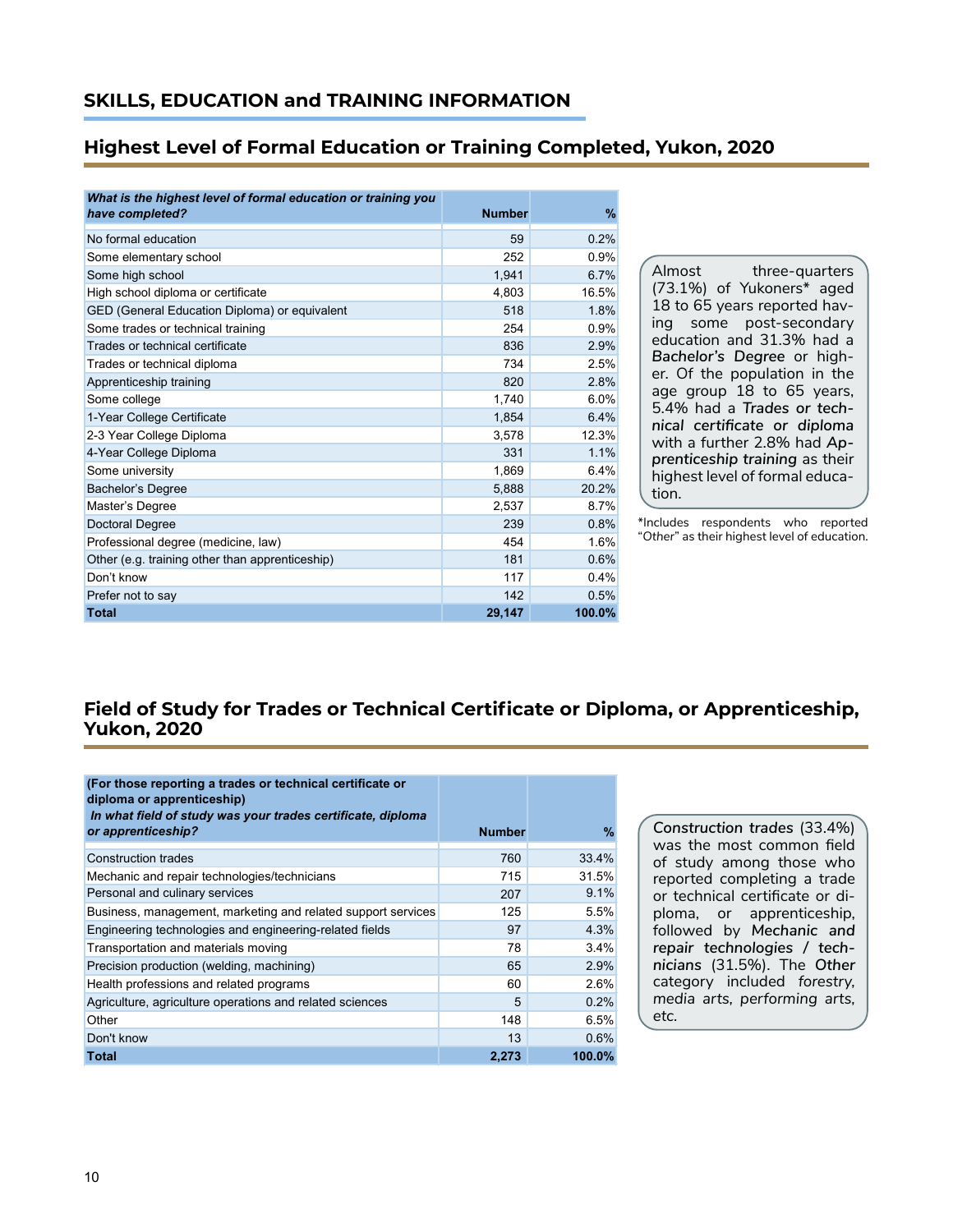# **Field of Study for College Certificate or Diploma, Yukon, 2020**

| (For those reporting a college certificate or diploma)<br>In what field of study was your college certificate or<br>diploma? | <b>Number</b> | $\%$   |
|------------------------------------------------------------------------------------------------------------------------------|---------------|--------|
| Business, management, marketing and related support services                                                                 | 1,851         | 32.3%  |
| Health professions and related programs                                                                                      | 844           | 14.7%  |
| Natural resources or urban planning programs                                                                                 | 437           | 7.6%   |
| Computer and information sciences and support services                                                                       | 365           | 6.4%   |
| Mechanic and repair technologies/technicians                                                                                 | 272           | 4.7%   |
| Engineering technologies and engineering-related fields                                                                      | 243           | 4.2%   |
| Personal and culinary services                                                                                               | 223           | 3.9%   |
| Teaching or education programs                                                                                               | 218           | 3.8%   |
| <b>Other</b>                                                                                                                 | 1,270         | 22.2%  |
| Arts and related skills (photography, fashion, etc.)                                                                         | 272           | 4.7%   |
| Language, culture, history, social                                                                                           | 180           | 3.1%   |
| Law related                                                                                                                  | 171           | 3.0%   |
| Activities and tourism                                                                                                       | 154           | 2.7%   |
| Transportation related (other than driver's licence)                                                                         | 90            | 1.6%   |
| Food and bar safety                                                                                                          | 15            | 0.3%   |
| Other                                                                                                                        | 388           | 6.8%   |
| Prefer not to say                                                                                                            | 7             | 0.1%   |
| <b>Total</b>                                                                                                                 | 5,731         | 100.0% |

Of the respondents who reported a college certificate or diploma as their highest level of education, 32.3% had their certificate or diploma in *Business, management, marketing and related support services*. The second most common college certificate or diploma was in *Health professions and related programs* (14.7%)*.*  The top field in the *Other* category was *Arts and related skills* (4.7%).

# **Field of Study for University Degree, Yukon, 2020**

| (For those reporting a university degree)<br>In what field of study was your university degree? | <b>Number</b> | $\%$   |
|-------------------------------------------------------------------------------------------------|---------------|--------|
|                                                                                                 |               |        |
| Liberal arts and sciences, general studies and humanities                                       | 1,538         | 17.0%  |
| Health professions and related programs                                                         | 1,385         | 15.3%  |
| Business, management, marketing and related support services                                    | 1,266         | 14.0%  |
| Education                                                                                       | 1,079         | 11.9%  |
| Natural resources, conservation and agriculture                                                 | 881           | 9.7%   |
| Social sciences                                                                                 | 689           | 7.6%   |
| Biological and biomedical sciences                                                              | 595           | 6.6%   |
| Law                                                                                             | 448           | 4.9%   |
| Engineering                                                                                     | 426           | 4.7%   |
| Psychology                                                                                      | 312           | 3.4%   |
| Physical or life science and technology                                                         | 138           | 1.5%   |
| Visual and performing arts                                                                      | 136           | 1.5%   |
| Computer and information sciences and support services                                          | 61            | 0.7%   |
| Other                                                                                           | 109           | 1.2%   |
| Applied professional                                                                            | 26            | 0.3%   |
| Workplace Health and Safety                                                                     | 14            | 0.2%   |
| Other                                                                                           | 69            | 0.8%   |
| Prefer not to say                                                                               | 3             | 0.0%   |
| <b>Total</b>                                                                                    | 9,063         | 100.0% |

Among the respondents who reported a university degree as their highest level of education, 17.0% had their degree in *Liberal arts and sciences, general studies and humanities*. The second most common field of study was *Health professions and related programs (*15.3%) followed by *Business, management, marketing and related support services* (14.0%).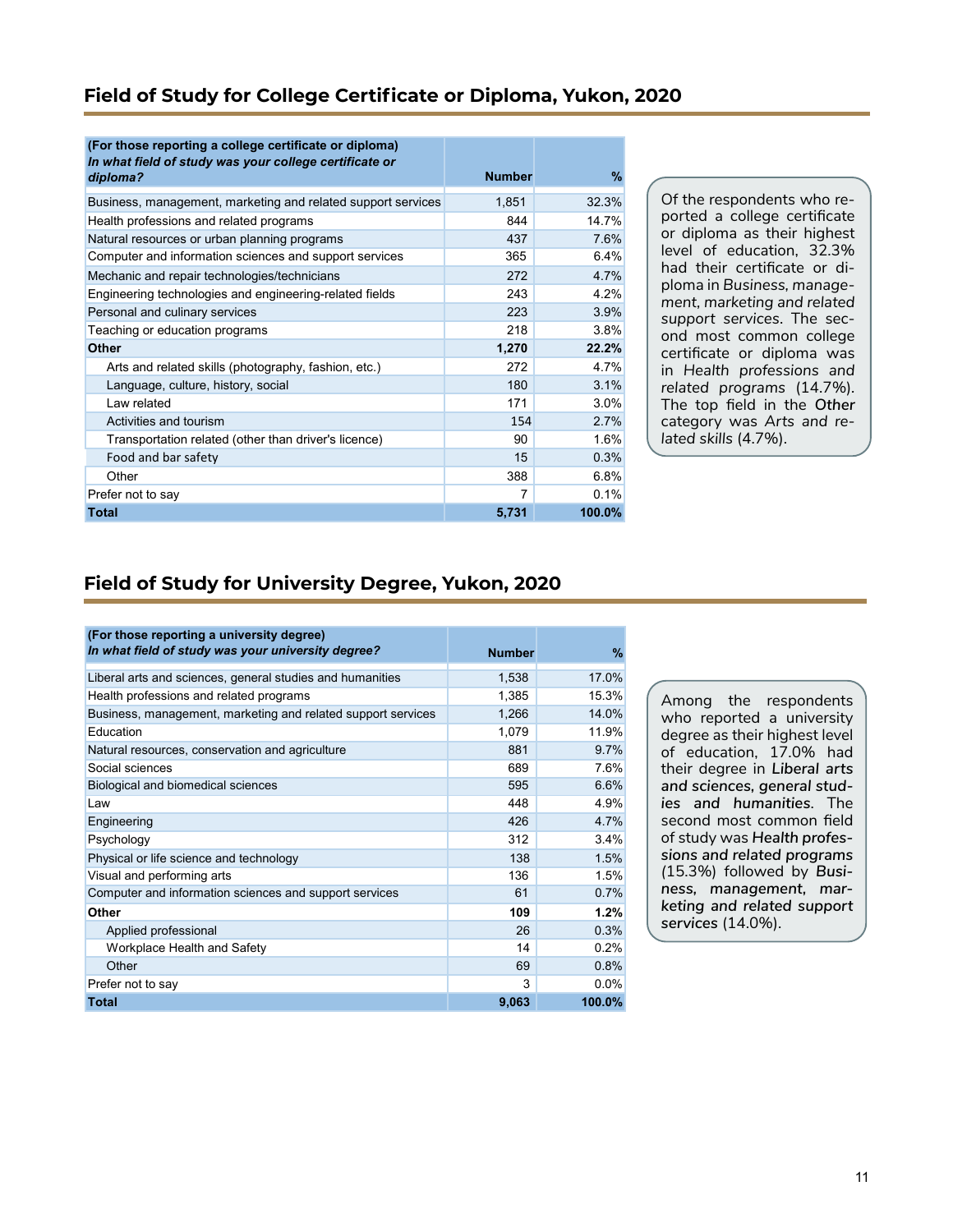## **Yukon University, Yukon, 2020**

|                    | Was your highest formal education completed at Yukon<br><b>University (formerly Yukon College)?</b>                                             | Yes <sup>1</sup>     |              | No <sup>1</sup>     |                  |
|--------------------|-------------------------------------------------------------------------------------------------------------------------------------------------|----------------------|--------------|---------------------|------------------|
| <b>NOC</b><br>Code | <b>Occupation</b>                                                                                                                               | Number <sup>2</sup>  | %            | Number <sup>2</sup> | %                |
| 00                 | Senior management occupations                                                                                                                   | 15                   | 7.9%         | 174                 | 92.1%            |
|                    | 01-05 Specialized middle management occupations                                                                                                 | 80                   | 11.4%        | 618                 | 87.9%            |
| 06                 | Middle management occupations in retail and wholesale trade<br>and customer services                                                            | 121                  | 29.2%        | 294                 | 70.8%            |
| 07-09              | Middle management occupations in trades, transportation,<br>production and utilities                                                            | 115                  | 35.4%        | 210                 | 64.6%            |
| 11                 | Professional occupations in business and finance                                                                                                | 156                  | 21.6%        | 567                 | 78.4%            |
| 12                 | Administrative and financial supervisors and administrative<br>occupations                                                                      | 376                  | 32.2%        | 791                 | 67.8%            |
| 13                 | Finance, insurance and related business administrative<br>occupations                                                                           | 37                   | 17.9%        | 170                 | 82.1%            |
| 14                 | Office support occupations                                                                                                                      | 139                  | 25.1%        | 415                 | 74.9%            |
| 15                 | Distribution, tracking and scheduling co-ordination occupations                                                                                 | 74                   | 48.4%        | 60                  | 39.2%            |
| 21                 | Professional occupations in natural and applied sciences                                                                                        | 46                   | 10.4%        | 396                 | 89.6%            |
| 22                 | Technical occupations related to natural and applied sciences                                                                                   | 215                  | 28.4%        | 543                 | 71.6%            |
| 30                 | Professional occupations in nursing                                                                                                             | 25                   | 6.1%         | 387                 | 93.9%            |
| 31                 | Professional occupations in health (except nursing)                                                                                             | $\Omega$             | 0.0%         | 340                 | 100.0%           |
| 32                 | Technical occupations in health                                                                                                                 | 55                   | 18.1%        | 241                 | 79.3%            |
| 34                 | Assisting occupations in support of health service                                                                                              | 171                  | 39.0%        | 268                 | 61.0%            |
| 40                 | Professional occupations in education services                                                                                                  | 63                   | 9.6%         | 595                 | 90.4%            |
| 41                 | Professional occupations in law and social, community and<br>government services                                                                | 89                   | 7.3%         | 1137                | 92.7%            |
| 42                 | Paraprofessional occupations in legal, social, community and<br>education services                                                              | 290                  | 44.2%        | 366                 | 55.8%            |
| 43                 | Occupations in front-line public protection services                                                                                            | $\overline{4}$       | 8.5%         | 43                  | 91.5%            |
| 44                 | Care providers and educational, legal and public protection<br>support occupations                                                              | 135                  | 35.7%        | 243                 | 64.3%            |
| 51                 | Professional occupations in art and culture                                                                                                     | 20                   | 8.0%         | 231                 | 92.0%            |
| 52                 | Technical occupations in art, culture, recreation and sport                                                                                     | 94                   | 31.2%        | 207                 | 68.8%            |
| 62                 | Retail sales supervisors and specialized sales occupations                                                                                      | 24                   | 13.0%        | 160                 | 87.0%            |
| 63                 | Service supervisors and specialized service occupations                                                                                         | 66                   | 23.1%        | 220                 | 76.9%            |
| 64                 | Sales representatives and salespersons - wholesale and retail<br>trade                                                                          | 83                   | 20.9%        | 315                 | 79.1%            |
| 65                 | Service representatives and other customer and personal<br>services occupations                                                                 | 140                  | 33.9%        | 273                 | 66.1%            |
| 66                 | Sales support occupations                                                                                                                       | 179                  | 42.8%        | 214                 | 51.2%            |
| 67                 | Service support and other service occupations, n.e.c.                                                                                           | 181                  | 28.3%        | 429                 | 67.0%            |
| 72                 | Industrial, electrical and construction trades                                                                                                  | 175                  | 22.0%        | 590                 | 74.1%            |
| 73                 | Maintenance and equipment operation trades                                                                                                      | 81                   | 16.8%        | 401                 | 83.2%            |
| 74<br>75           | Other installers, repairers and servicers and material handlers<br>Transport and heavy equipment operation and related                          | 18                   | 34.6%        | 34                  | 65.4%            |
|                    | maintenance occupations<br>Trades helpers, construction labourers and related occupations                                                       | 68<br>70             | 22.0%        | 241<br>98           | 78.0%            |
| 76                 | Supervisors and technical occupations in natural resources,                                                                                     |                      | 41.7%        |                     | 58.3%            |
| 82                 | agriculture and related production                                                                                                              | $\boldsymbol{0}$     | 0.0%         | 138                 | 100.0%           |
| 84                 | Workers in natural resources, agriculture and related production                                                                                | $\overline{0}$       | 0.0%         | 28                  | 100.0%           |
| 86<br>92           | Harvesting, landscaping and natural resources labourers<br>Processing, manufacturing and utilities supervisors and central<br>control operators | $\overline{0}$<br>26 | 0.0%         | $\mathbf{0}$<br>88  | 0.0%             |
| 94                 | Processing and manufacturing machine operators and related<br>production workers                                                                | $\overline{0}$       | 22.8%        | 8                   | 77.2%            |
| 96                 | Labourers in processing, manufacturing and utilities                                                                                            | $\overline{0}$       | 0.0%<br>0.0% | 14                  | 100.0%<br>100.0% |
|                    | Unclassified                                                                                                                                    | 10                   | 14.3%        | 56                  | 80.0%            |
|                    | <b>Total</b>                                                                                                                                    | 3,441                | 22.7%        | 11,603              | 76.5%            |

*Was your highest formal education completed at Yukon University?*



More than one in five (22.7%) Yukoners with at least some post-secondary education had their highest level of formal education completed at Yukon University (formerly Yukon College). The occupation with the highest proportion of Yukoners completing their highest level of education at Yukon University, was *Distribution, tracking and scheduling co-ordination occupations* (48.4%) followed by *Paraprofessional occupations in legal, social, community and education services* at 44.2%.

 $x =$ suppressed

1 The sum of the *Yes* and *No* answers may not total 100% because of respondents *who didn't know* or *preferred not to say* are not displayed.

<sup>2</sup> Does not include those with less than some post-secondary education (does include GED) or with a degree in Engineering.

n.e.c.= not elsewhere classified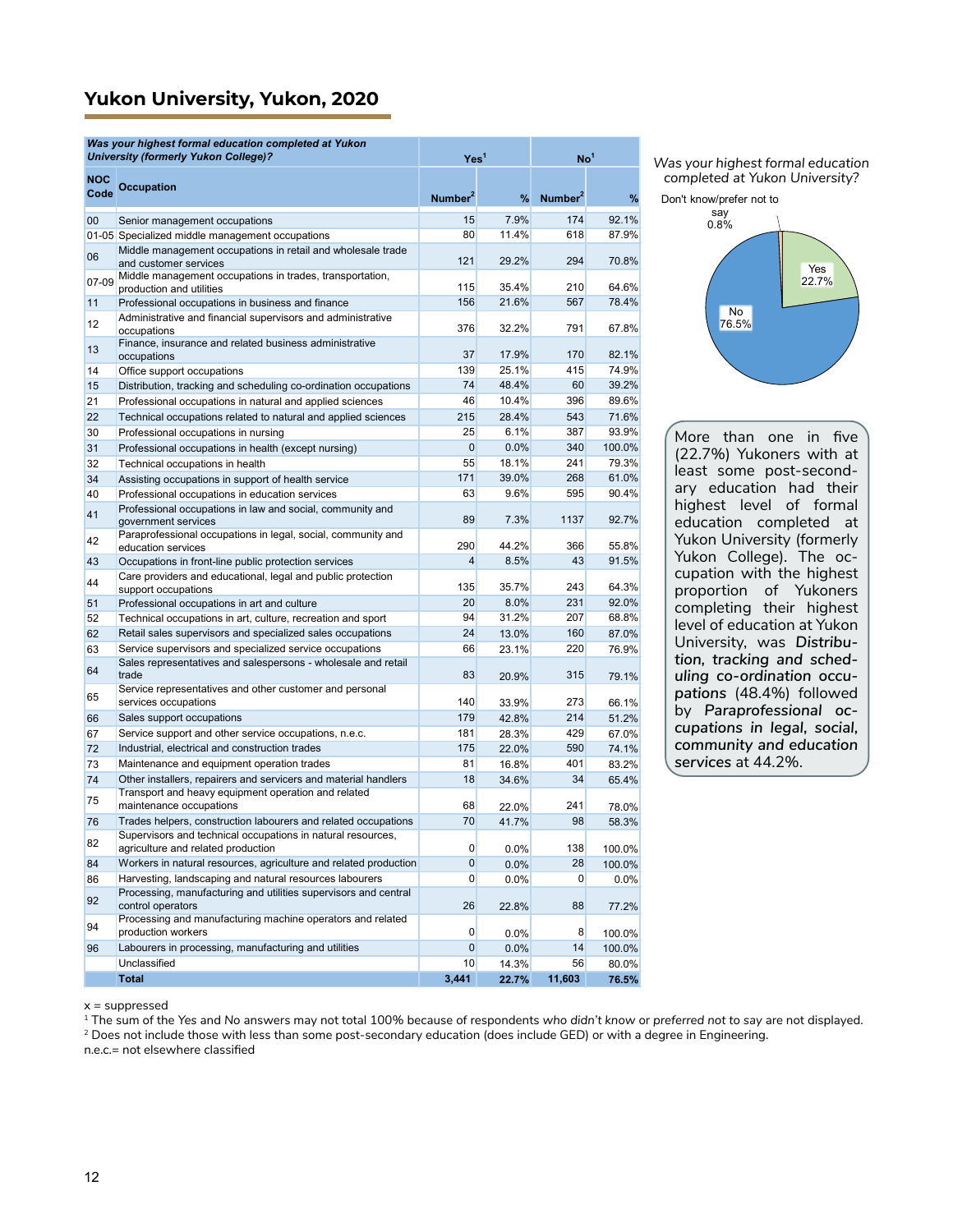# **Training Taken Outside the Yukon, 2020**



| (For those who left the Yukon in order to take training)<br>For what reasons did you return to the Yukon?<br>(Check all that apply) | <b>Number of</b><br>responses* | $%$ of all<br>respondents |
|-------------------------------------------------------------------------------------------------------------------------------------|--------------------------------|---------------------------|
| Returned home                                                                                                                       | 4,055                          | 68.4%                     |
| Work                                                                                                                                | 2,631                          | 44.4%                     |
| Family                                                                                                                              | 2,397                          | 40.4%                     |
| Other                                                                                                                               | 160                            | 2.7%                      |
| <b>COVID</b>                                                                                                                        | 53                             | 0.9%                      |
| Like or love the Yukon                                                                                                              | 48                             | 0.8%                      |
| Other                                                                                                                               | 59                             | 1.0%                      |

*\* Multiple responses could be given.*

About 7 in 10 respondents (69.3%) had at least some training outside of Yukon. Of the 5,926 respondents that left Yukon for training in the past and then returned to Yukon, about two-thirds (68.4%) of respondents said they returned back to Yukon because it was their *home*, 44.4% returned to *work, and* 40.4% returned to rejoin their *family* (note: multiple responses were allowed).

## **Computer Skills, Yukon, 2020**

| Which of the following computer skills do you have?<br>(Check all that apply) | <b>Number of</b><br>responses* | $%$ of all<br>respondents |
|-------------------------------------------------------------------------------|--------------------------------|---------------------------|
| No computer skills                                                            | 1,401                          | 4.8%                      |
| Basic computer operation                                                      | 16,798                         | 57.6%                     |
| Internet search skills                                                        | 25,397                         | 87.1%                     |
| Word processing skills                                                        | 23.249                         | 79.8%                     |
| Spreadsheet or database skills                                                | 19,089                         | 65.5%                     |
| Computer technical skills                                                     | 10,946                         | 37.6%                     |
| Coding and programming skills                                                 | 3,120                          | 10.7%                     |

The vast majority of Yukoners aged 18 to 65 years had at least some computer skills, with 87.1% reporting *Internet search skills*, and 79.8% reporting *Word processing skills*.

*\* Multiple responses were allowed for all response options other than "No computer skills".* 

### **Internet Search Skills, Yukon, 2020**

| (For those who reported having internet search skills)<br>Would you describe your internet search skills as basic,<br>intermediate or advanced? | <b>Number</b> | ℀      |
|-------------------------------------------------------------------------------------------------------------------------------------------------|---------------|--------|
| Basic (using basic search engines such as Google, Yahoo, etc.)                                                                                  | 8.481         | 33.4%  |
| Intermediate (extracting information from the internet using<br>search engines based on specific needs)                                         | 10.038        | 39.5%  |
| Advanced (literature reviews, use of Boolean operators, etc.)                                                                                   | 6,771         | 26.7%  |
| Don't know/Prefer not to say                                                                                                                    | 107           | 0.4%   |
| <b>Total</b>                                                                                                                                    | 25.397        | 100.0% |

Of the 25,397 Yukoners in the 18- to 65-year age group with internet search skills*,* 39.5% had *Intermediate* level skills, while 33.4% had *Basic* level skills.

### **Word Processing Skills, Yukon, 2020**

| (For those who reported having word processing skills)<br>Would you describe your word processing skills as basic,<br>intermediate or advanced? | <b>Number</b> | %      |
|-------------------------------------------------------------------------------------------------------------------------------------------------|---------------|--------|
| Basic (writing letters and essays, etc.)                                                                                                        | 5,386         | 232%   |
| Intermediate (customizing toolbars, inserting tables and graphs,<br>$etc.$ )                                                                    | 8,711         | 37.5%  |
| Advanced (formatting complex documents that require a table<br>of contents, footnotes, endnotes, bookmarks, creating graphic                    |               |        |
| effects, etc.)                                                                                                                                  | 9,129         | 39.3%  |
| Don't know/Prefer not to say                                                                                                                    | 24            | 0.1%   |
| <b>Total</b>                                                                                                                                    | 23,249        | 100.0% |

Of the 23,249 Yukoners aged 18 to 65 years with word processing skills, 39.3% had *Advanced* level skills, while 37.5% had *Intermediate* level skills.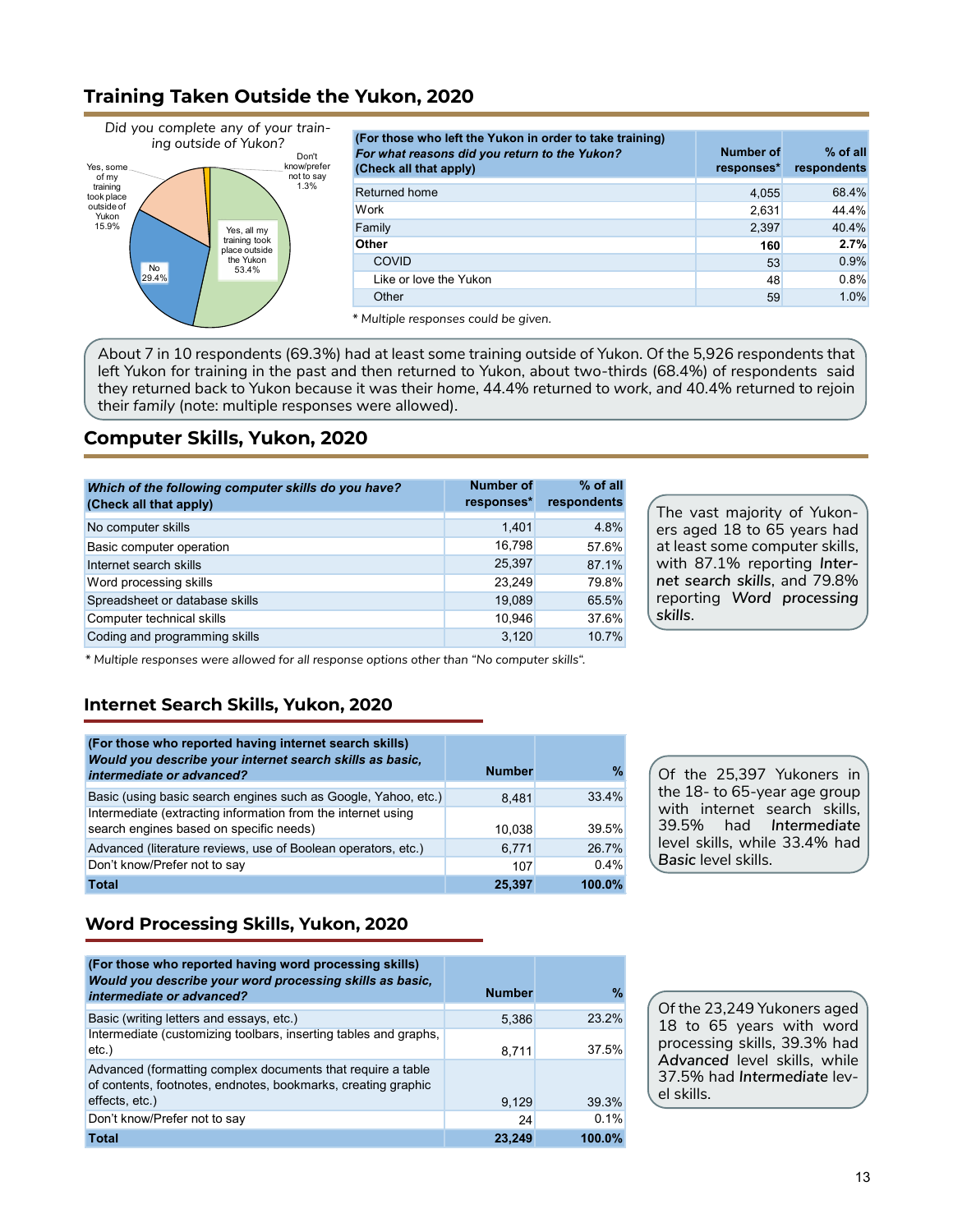### **Spreadsheet or Database Skills, Yukon, 2020**

| (For those who reported having spreadsheet or database)<br>skills)<br>Would you describe your spreadsheet or database skills as<br>basic, intermediate or advanced? | <b>Number</b> | $\%$      |
|---------------------------------------------------------------------------------------------------------------------------------------------------------------------|---------------|-----------|
| Basic (using data tables and forms; data entry; using simple<br>functions such as addition, subtraction and multiplication;<br>printing data, etc.)                 | 7.314         | 38.3%     |
| Intermediate (creating data tables, forms and reports; working<br>with multiple worksheets/forms; data manipulation, etc.)                                          | 8.499         | 44.5%     |
| Advanced (automating operations, creating and managing<br>macros and/or visual basic for applications, etc.)                                                        | 3.263         | 17.1%     |
| Don't know/Prefer not to say                                                                                                                                        | 12            | 0.1%      |
| <b>Total</b>                                                                                                                                                        | 19,089        | $100.0\%$ |

Of the 19,089 Yukoners in the 18- to 65-year age group with spreadsheet or database skills, 44.5% had *Intermediate* level skills, while 38.3% had *Basic* level skills.

### **Computer Technical Skills, Yukon, 2020**

| (For those who reported having computer technical skills)<br>Would you describe your computer technical skills as<br>basic, intermediate or advanced? | <b>Number</b> | %      |
|-------------------------------------------------------------------------------------------------------------------------------------------------------|---------------|--------|
| Basic (troubleshooting, etc.)                                                                                                                         | 3,850         | 35.2%  |
| Intermediate (removing viruses and resolving minor software<br>issues; understanding how applications function, etc.)                                 | 4.915         | 44.9%  |
| Advanced (resolving major hardware/software issues, replacing<br>components and applications, etc.)                                                   | 2,153         | 19.7%  |
| Don't know/Prefer not to say                                                                                                                          | 28            | 0.3%   |
| <b>Total</b>                                                                                                                                          | 10.946        | 100.0% |

Of the 10,946 Yukoners aged 18 to 65 years with computer technical skills, 44.9% had *Intermediate* level skills, followed by *Basic* level skills (35.2%).

# **Coding and Programming Skills, Yukon, 2020**

| (For those who reported having coding and programming<br>skills)<br>Would you describe your spreadsheet or database skills as<br>basic, intermediate or advanced? | <b>Number</b> | $\%$   |
|-------------------------------------------------------------------------------------------------------------------------------------------------------------------|---------------|--------|
| Basic (using simple logic)                                                                                                                                        | 1.490         | 47.8%  |
| Intermediate (using complex logic, simple macros, etc.)                                                                                                           | 997           | 32.0%  |
| Advanced (developing and managing complex applications,<br>complex macros and SQL, etc.)                                                                          | 585           | 18.8%  |
| Don't know/Prefer not to say                                                                                                                                      | 48            | 1.5%   |
| <b>Total</b>                                                                                                                                                      | 3,120         | 100.0% |

Of the 3,120 Yukoners in the 18- to 65-year age group with coding and programming skills, 47.8% had *Basic* level skills, while 32.0% had *Intermediate* level skills.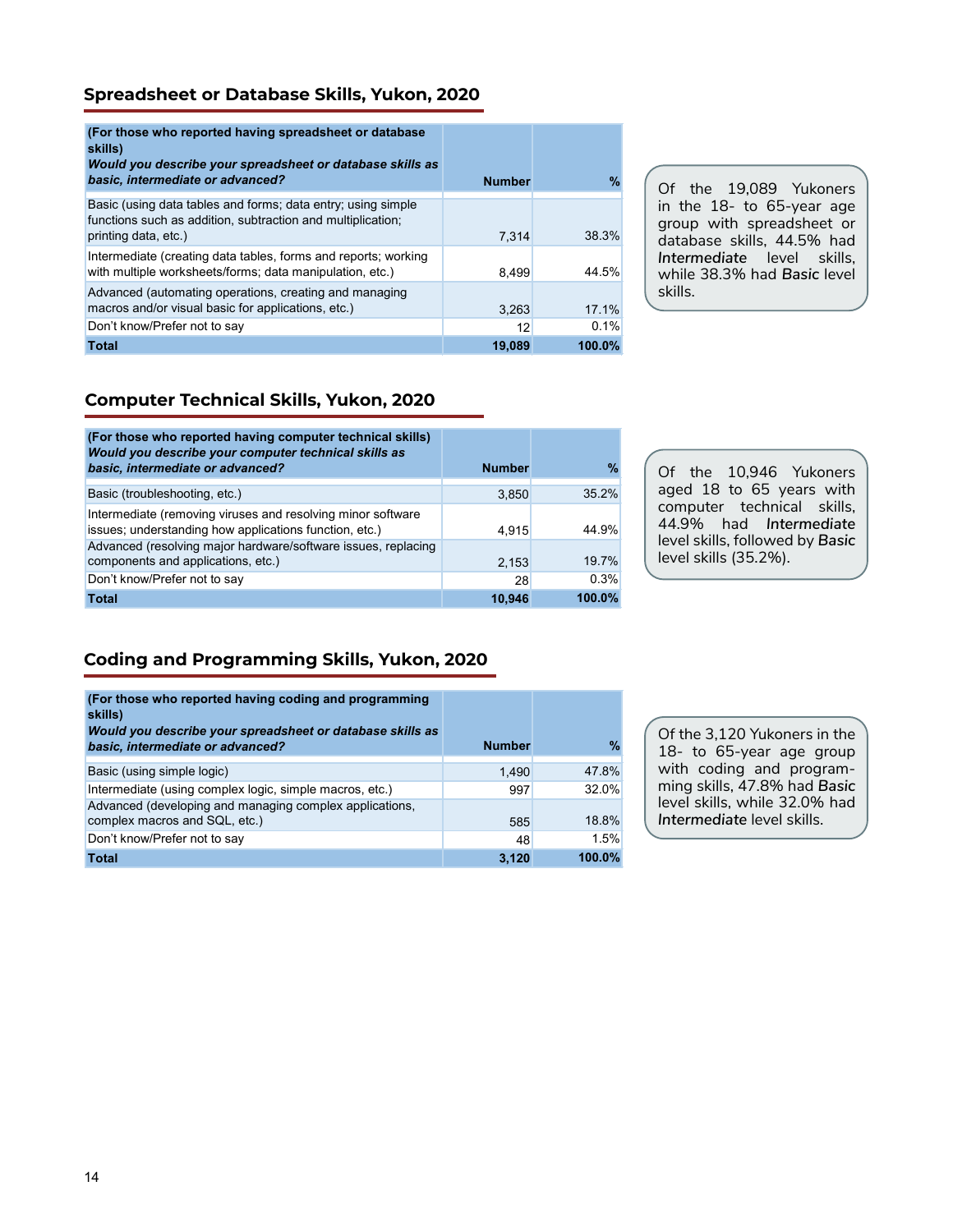### **Current Students, Yukon, 2020**



In 2020, 9.3% of Yukoners aged 18 to 65 years were students either at a school, at a college or at a university.

\**The majority of university students would not be included in this figure as they would not have been in the Yukon at the time of the survey.*

# **Full-time and Part-time Students, Yukon, 2020**

(For those who reported currently being a student) *Are you a full-time or part-time student?*



Of the Yukoners in the 18- to 65-year age group who were students in the fall of 2020, 67.4% were full-time students.

*Note: A full-time student is one who is carrying the equivalent of 3 or more courses in a term.*

# **Type of School, Yukon, 2020**

| (For those who reported currently being a full or part-time<br>student)<br>What kind of school is it? | <b>Number</b> | %      |
|-------------------------------------------------------------------------------------------------------|---------------|--------|
| Grade school (K to 12)                                                                                | 33            | 1.2%   |
| College (including online programs)                                                                   | 454           | 16.8%  |
| University (including online programs)                                                                | 1.987         | 73.4%  |
| Specialized or technical school*                                                                      | 235           | 8.7%   |
| <b>Total</b>                                                                                          | 2,709         | 100.0% |

Students attending universities accounted for 73.4% of all students in 2020. This proportion is a large increase over the 2019 proportion of 41.8% and is likely due to Yukon College becoming Yukon University in 2020. Another contributing factor would likely be that a large number of university students remained in Yukon as most southern universities only offered online courses due to COVID-19.

*\* Specialized or technical school includes flight school, technical training provided by employer etc.*